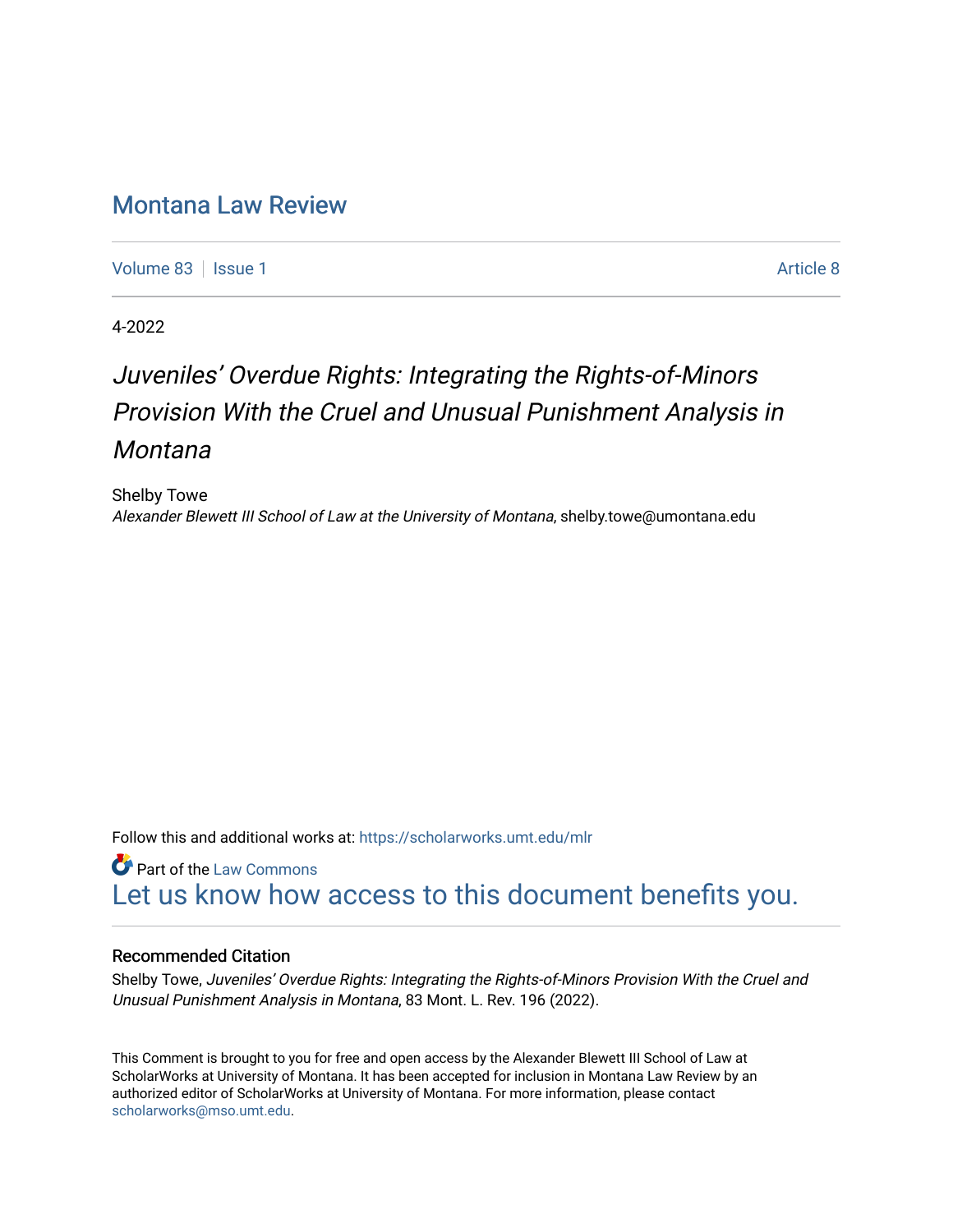### **JUVENILES' OVERDUE RIGHTS: INTEGRATING THE RIGHTS-OF-MINORS PROVISION WITH THE CRUEL AND UNUSUAL PUNISHMENT ANALYSIS IN MONTANA**

#### **Shelby Towe\***

"Asking a court, based on professional opinion, to determine whether a teenager is irreparably corrupt or permanently incorrigible seems more like a quest for the Holy Grail than a scientifically based inquiry."1

#### I. INTRODUCTION

Steven Wayne Keefe was abandoned by his biological father at a young age and neglected by his mother.2 His mother's partner subjected him to abuse; during one instance Keefe thought he was "going to lose [his] ears."3 The abuse Keefe experienced did not end at the walls of his home; a schoolteacher once hit him in the face so hard that it knocked his teeth out.<sup>4</sup> Keefe struggled to obtain the attention of his mother through positive behavior, which led him to plead for her attention with criminal behavior.<sup>5</sup> When he was just shy of his eighteenth birthday, during a robbery gone wrong, he killed three innocent members of a family.6 He was tried by a jury and sentenced to life without parole.7

Keefe's situation and similar situations, where a juvenile with a difficult upbringing commits a serious crime, pose unique challenges for courts because the Cruel and Unusual Punishment Clause of the Eighth Amendment applies with special force to juvenile offenders.<sup>8</sup> Juvenile offenders are constitutionally different from their adult counterparts for purposes of sentencing by virtue of their psychological differences.<sup>9</sup> Unlike the federal

<sup>\*</sup> J.D. Candidate, Class of 2022, Alexander Blewett III School of Law at the University of Montana.

<sup>1.</sup> State v. Keefe, 478 P.3d 830, 843 (Mont. 2021) (McGrath, C.J., concurring in part and dissenting in part).

<sup>2.</sup> Appellant's Opening Brief at \*5, *State v. Keefe*, 478 P.3d 830 (Mont. 2021) (No. DA 19-0368).

<sup>3.</sup> *Id.*

<sup>4.</sup> *Id.* at \*5–6.

<sup>5.</sup> *Id.* at \*6.

<sup>6.</sup> *Keefe*, 478 P.3d at 849; Appellant's Opening Brief, *supra* note 2, at \*4–5. **R**

<sup>7.</sup> *Keefe*, 478 P.3d at 833. Keefe challenged his sentence as violative of the Cruel and Unusual Punishment Clause in 2017 through a petition for postconviction relief and again in 2019 with a motion for reconsideration in front of a new judge and an appeal. *Id.* at 833–35.

<sup>8.</sup> *See*, *e.g.*, Miller v. Alabama, 567 U.S. 460, 481 (2012); Roper v. Simmons, 543 U.S. 551, 569–70 (2005).

<sup>9.</sup> *See*, *e.g.*, *Miller*, 567 U.S. at 481; *Roper*, 543 U.S. at 569–70.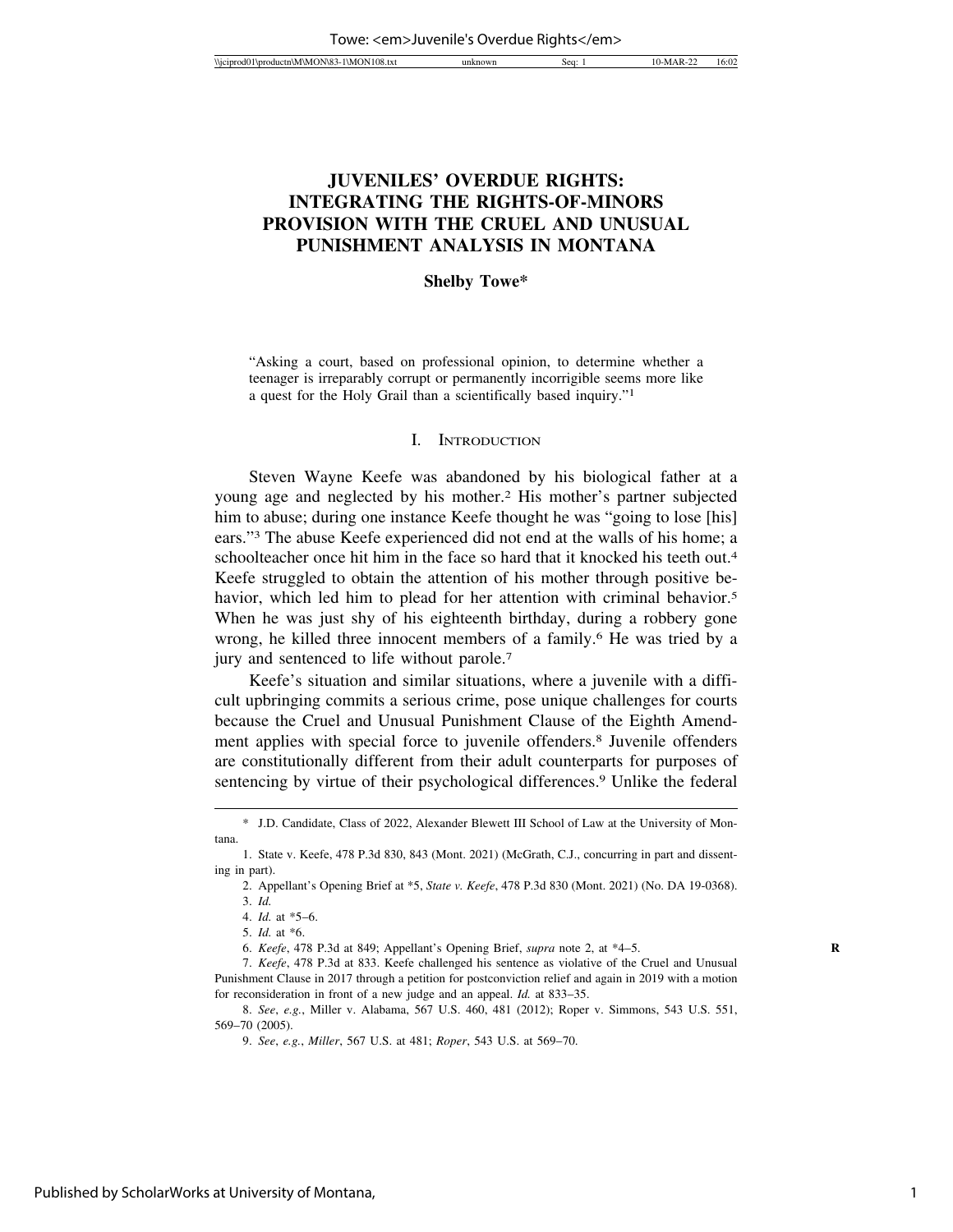courts, Montana courts have not taken the opportunity to construe the application of Montana's analogous cruel and unusual punishment provision, Article II, Section 22, to juvenile offenders. As a result, Montana courts march lockstep with federal juvenile criminal precedent.<sup>10</sup> It therefore remains unresolved whether Montana law should provide greater protections to juvenile defendants than federal law concerning the constitutional parameters of what punishments a juvenile may be subject to and the corresponding process necessary for a court to implement such punishment.11

This comment proposes that a juvenile defendant should be entitled to heightened protections in Montana pursuant to the unique protections furnished to minors by the Montana Constitution in the rights-of-minors provision.12 The rights-of-minors provision, Article II, Section 15, entitles minors to the same fundamental rights as adults provided in the Declaration of Rights unless such a right is infringed by "laws designed and operating to enhance the protection for [minors]."13 This comment proposes that Article II, Section 15 could be construed with Article II, Section 22 to *enhance*, rather than place on equal footing with adults, the rights of juvenile defendants under Montana law. Montana could enhance a juvenile defendant's protections under Article II, Sections 15 and 22 because the rights granted to minors by Article II, Section 15 are not exhausted by the Declaration of Rights, the Constitutional Convention delegates preserved the ability to enhance minors' protections and indicated an objective that Montana could be a "leader among all the states in recognizing the rights of [minors]," and because Montana has extended additional protections to individuals in Montana courts beyond federal law in other key areas of criminal law.14

13. MONT. CONST. art. II, § 15; CONSTITUTIONAL CONVENTION TRANSCRIPT, *supra* note 12, at 1750 (Delegate Monroe explaining the intent of Article II, Section 15).

<sup>10.</sup> Steilman v. Michael, 407 P.3d 313, 318–19 (Mont. 2017) (Montana sentencing judges are only required to consider the *Miller* factors before sentencing a juvenile to life without the possibility of parole); Beach v. State, 348 P.3d 629, 636–37 (Mont. 2015) ("Beach has failed to explain why [Article II, Sections 15 and 22] of the Montana Constitution require a different retroactivity model for *Miller*.").

<sup>11.</sup> State constitutions cannot decrease the protections granted by the federal Constitution; they can, and should, grant more protections than the federal Constitution. As emphasized by Justice Brennan, "state courts cannot rest when they have afforded their citizens the full protections of the federal Constitution. State constitutions, too, are a font of individual liberties, their protections often extending beyond those required by the Supreme Court's interpretation of federal law." William J. Brennan, Jr., *State Constitutions and the Protection of Individual Rights*, 90 HARV. L. REV. 489, 490–91 (1977).

<sup>12.</sup> MONT. CONST. art. II, § 15; 5 MONTANA CONSTITUTIONAL CONVENTION VERBATIM TRANSCRIPT 1750 (1981) [hereinafter CONSTITUTIONAL CONVENTION TRANSCRIPT] (Delegate Monroe explaining that "the broad outline of the kinds of rights young people possess does not yet exist[,]" and that "the crux of the committee proposal [was] to recognize that persons under the age of majority have the same protections . . . from governmental and majoritarian abuses as do adults.").

<sup>14.</sup> CONSTITUTIONAL CONVENTION TRANSCRIPT, *supra* note 12, at 1750 (Delegate Monroe supporting the adoption of Article II, Section 15). The trend of the Supreme Court of the United States has been to enhance rights of juvenile offenders compared to adults due to the psychological differences of minors; therefore, for Montana to be a "leader," it could enhance juvenile offenders' rights under Article II,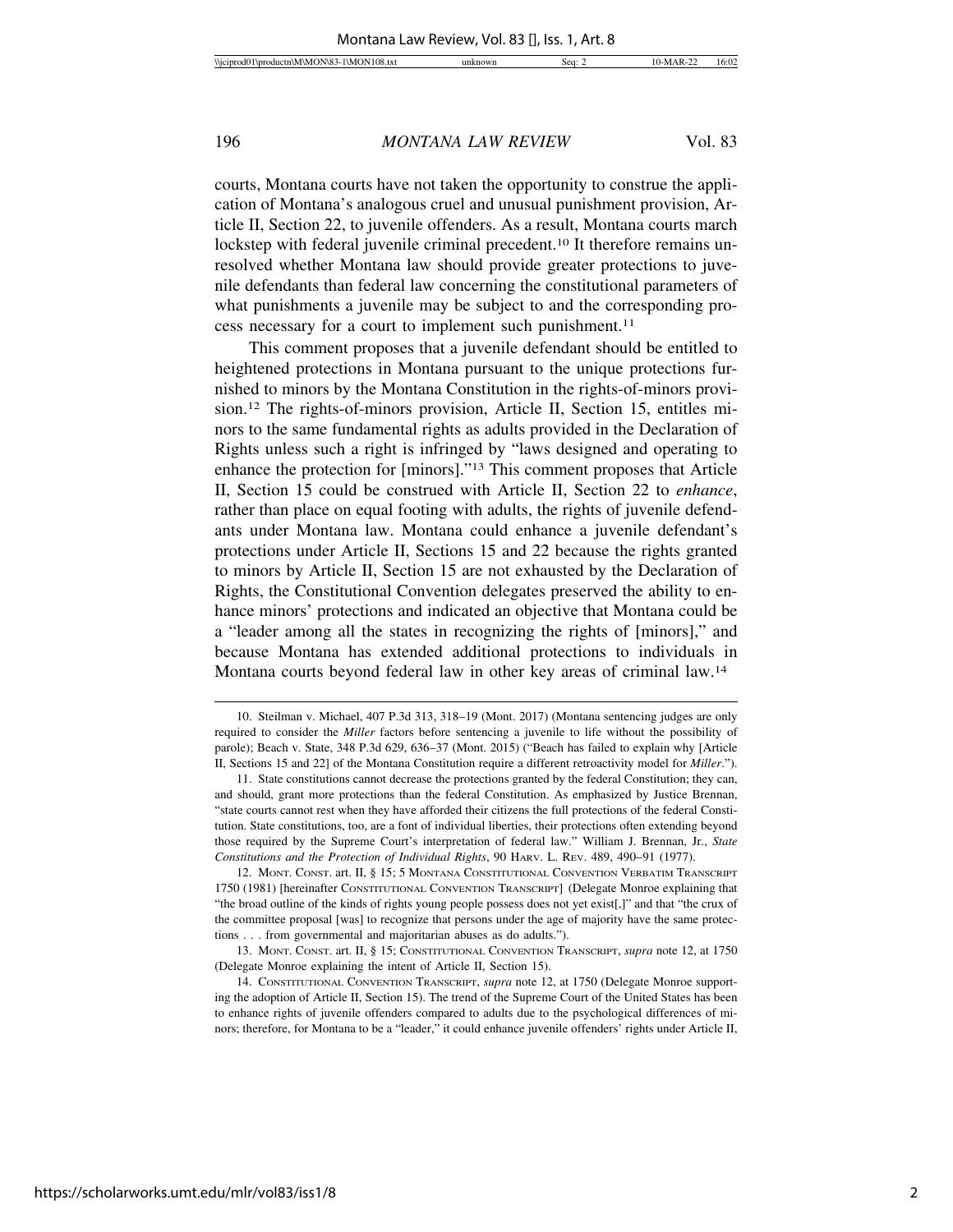This comment focuses on the sentence to life without the possibility of parole—a punishment that has received increased publicity as applied to juvenile offenders—to explore the ways that Montana could heighten the protections afforded to juvenile defendants beyond those guaranteed by federal law.15 Section II begins by outlining both the Cruel and Unusual Punishment Clause and Article II, Section 22 and distinguishes their applications. Section III compares the application of each provision to juvenile defendants to illustrate how Montana has mirrored federal law. Section III suggests that Montana expand a juvenile defendant's protections by integrating Article II, Section 15, to which the United States Constitution bears no counterpart, into the cruel and unusual punishment analysis under Article II, Section 22 because Montana has departed from federal law in other key areas of criminal law pursuant to public policy and the Montana Constitution. Section IV evaluates the outcome of the Montana Supreme Court's recent disposition in *State v. Keefe*, 16 which demonstrates the absence of Article II, Section 15 in the State's juvenile cruel and unusual punishment analysis under Article II, Section 22. This comment concludes by recommending two avenues that Montana could pursue to delimit boundaries for imposing life without parole on a juvenile.

#### II. THE HISTORICAL UNDERPINNINGS OF THE CRUEL AND UNUSUAL PUNISHMENT CLAUSE

#### *A. The Eighth Amendment of the United States Constitution*

"Excessive bail shall not be required, nor excessive fines imposed, nor cruel and unusual punishments inflicted."17

The Cruel and Unusual Punishment Clause of the Eighth Amendment originated from a 1553 statute drafted by the Parliament of England emphasizing that laws with lighter penalties are "obeyed and respected [more

Sections 15 and 22 beyond those provided by the Cruel and Unusual Punishment Clause. *Miller*, 567 U.S. at 476–77 (proscribing a mandatory sentence of life without parole for juveniles); Graham v. Florida, 560 U.S. 48, 82 (2010) (proscribing life without parole for juveniles convicted of a non-homicide offense); *Roper*, 543 U.S. at 578 (proscribing the death penalty for juvenile offenders).

<sup>15.</sup> Jones v. Mississippi, 141 S. Ct. 1307, 1309 (2021) (challenge to life without parole conviction of murder for killing grandfather at age fifteen); *Miller*, 567 U.S. at 465 ("We therefore hold that mandatory life without parole for those under the age of 18 at the time of their crime violates the Eighth Amendment's prohibition on 'cruel and unusual punishments.'"); *Graham*, 560 U.S. at 64 ("[O]nly 11 jurisdictions nationwide in fact impose life without parole sentences on juvenile nonhomicide offenders—and most of those do so quite rarely . . . ."); Washington v. Haag, 495 P.3d 241, 251 (Wash. 2021) ("[W]e held that under article I, section 14 of our constitution, any life-without-parole sentence for a juvenile offender is unconstitutional.").

<sup>16. 478</sup> P.3d 830 (Mont. 2021).

<sup>17.</sup> U.S. CONST. amend. VIII.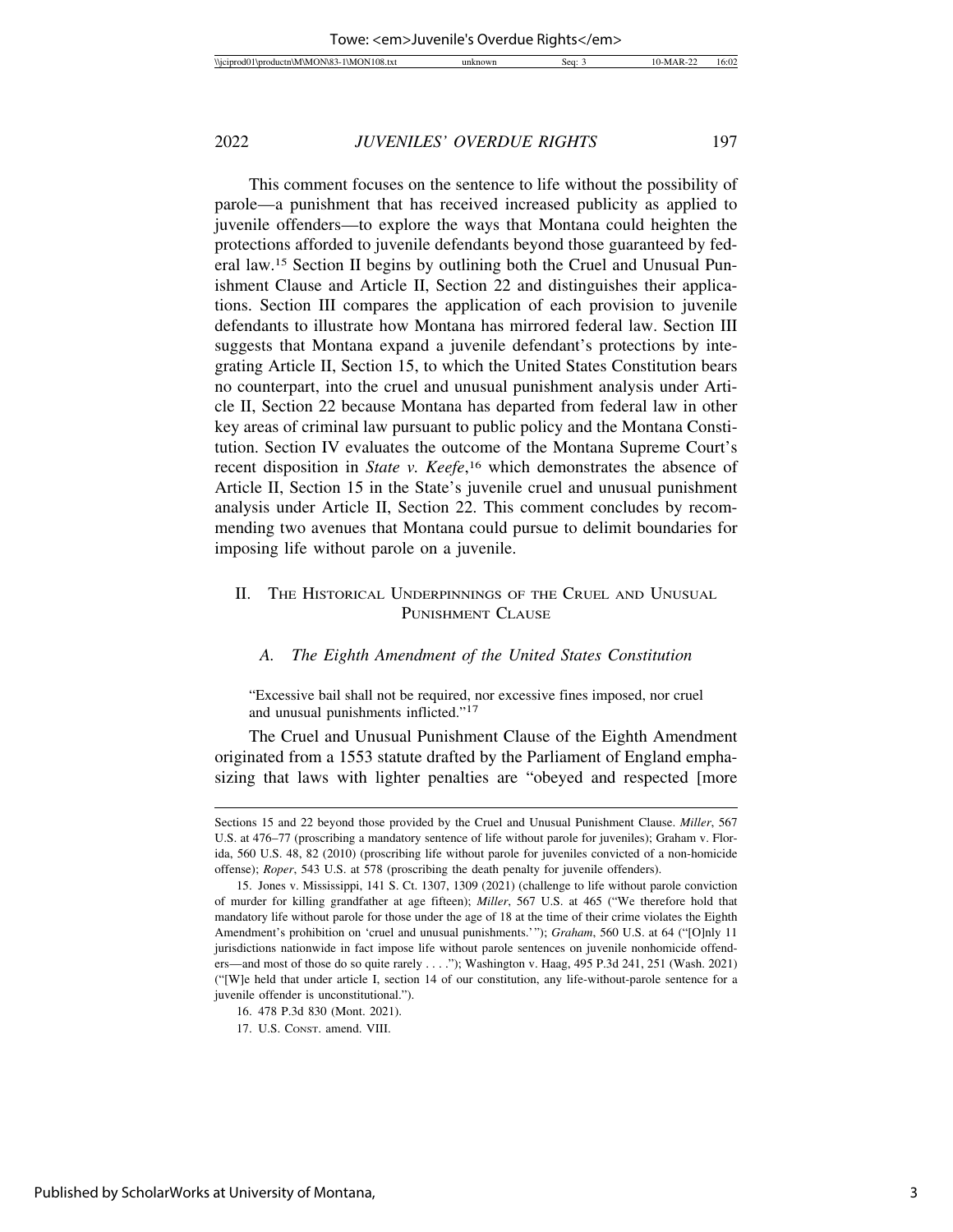often] than their more rigorous counterparts."18 Noted by Sir William Blackstone, the "right to be free from cruel and unusual punishment" derived from "some unprecedented proceedings in the court of King's bench, in the reign of King James the Second."19 The concern that the "law be humane" and its punishments "not shock the conscience of society" is the cornerstone of the Cruel and Unusual Punishment Clause.20

Pursuant to the Cruel and Unusual Punishment Clause of the Eighth Amendment, the Supreme Court of the United States has rendered certain punishments unconstitutional. In a 1910 decision, the Court in *Weems v. United States*<sup>21</sup> determined that a sentence of 15 years' incarceration while chained from the wrist to the ankle for the crime of falsifying public and official documents was cruel and unusual.22 The Court in *Weems* noted the absence of a clear definition for "cruel and unusual" and further proclaimed that such a definition will evolve and "acquire meaning as public opinion becomes enlightened by a humane justice."23 The Court emphasized that although the legislature retains discretion to define crimes and their respective punishments, this discretion remains subject to constitutional limitations as interpreted by the judiciary.24

The Court reaffirmed its proposition that the definition of "cruel and unusual" is an evolving one in the 1958 decision *Trop v. Dulles*. 25 The *Trop* decision offered a more comprehensible guiding principle to be applied prospectively, expressing that the meaning of "cruel and unusual" is derived from "the evolving standards of decency that mark the progress of a maturing society."26 In *Trop*, loss of citizenship as a form of punishment was concluded to offend such standards and was characterized as being "more primitive than torture."27

<sup>18.</sup> The Treason Act, 1 MARY Sess. 1, c. 1 (1553) ("And laws also justly made for the preservation of the Commonwealth, without extreme Punishment or great Penalty, are more often for the most Part obeyed and kept, than Laws and Statutes made with great and extreme Punishments."); RICK APPLE-GATE, BILL OF RIGHTS STUDY 180 (Mont. Constitutional Convention Comm'n, Montana Constitutional Convention Study No. 10, 1972) (citing The Treason Act, 1 MARY Sess. 1, c. 1 (1553)). This concept was not novel; three chapters of the Magna Carta had previously been dedicated to the regulation of "excessive amercements." Anthony F. Granucci, *"Nor Cruel and Unusual Punishments Inflicted:" The Original Meaning*, 57 CALIF. L. REV. 839, 845–46 (1969).

<sup>19.</sup> APPLEGATE, *supra* note 18, at 180 (internal quotation marks omitted) (Rick Applegate introduced this principle from Blackstone's *Commentaries on the Laws of England*).

<sup>20.</sup> *Id.*

<sup>21. 217</sup> U.S. 349 (1910).

<sup>22.</sup> *Id.* at 362–64, 381.

<sup>23.</sup> *Id.* at 368, 378, 382 (concluding that Weems's punishment "would have been repugnant to the Bill of Rights" even if the minimum penalty had been imposed).

<sup>24.</sup> *Id.* at 378–79.

<sup>25. 356</sup> U.S. 86, 100–01 (1958).

<sup>26.</sup> *Id.* at 101.

<sup>27.</sup> *Id.*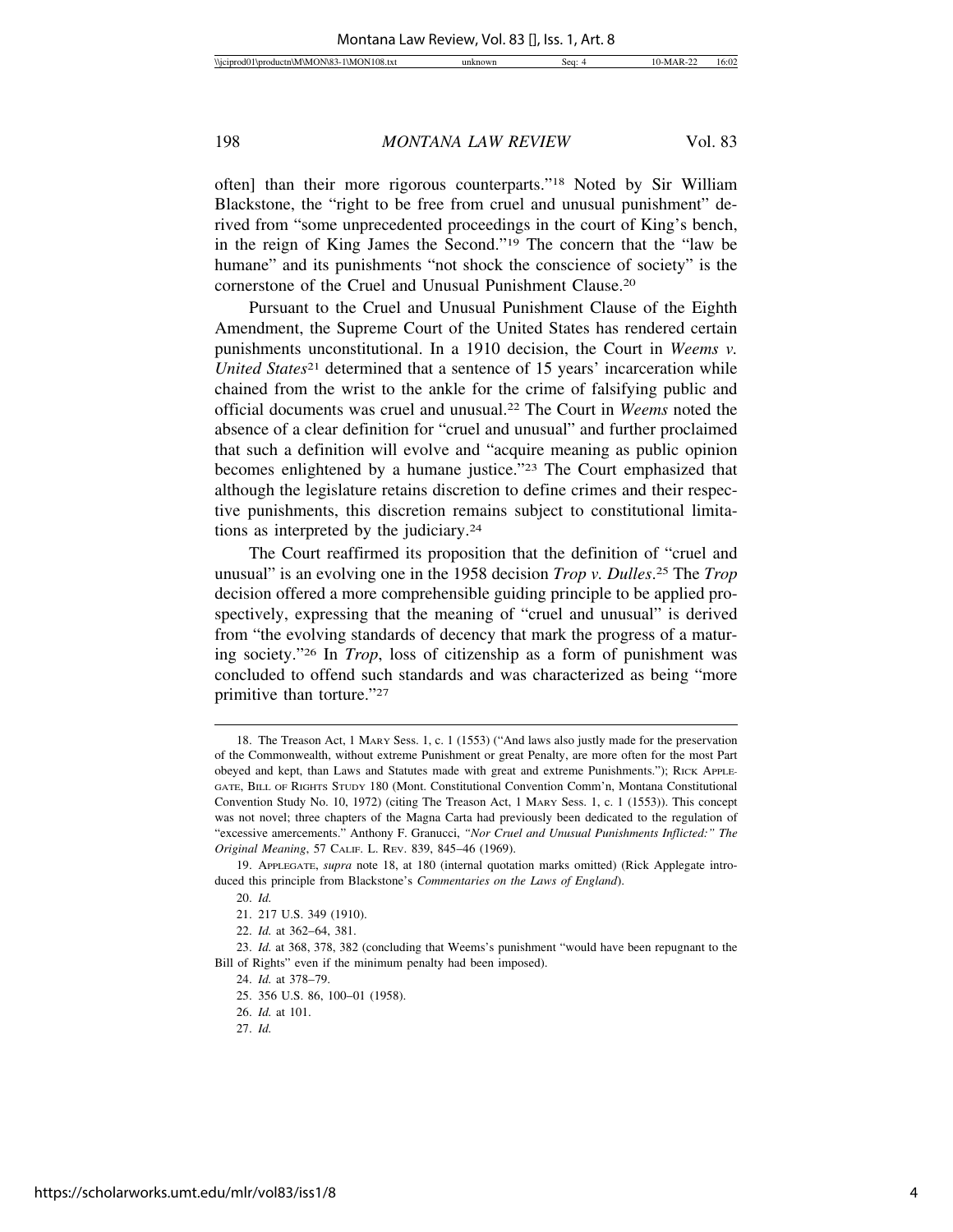To determine what punishments offend the standards of the Cruel and Unusual Punishment Clause, the Court undergoes a comparative analysis considering (1) "the gravity of the offense and the harshness of the penalty"; (2) what sentence may be imposed for the same crime in the jurisdiction where the commission occurred; and (3) what sentence may be imposed for the same crime in other jurisdictions.28 These comparative factors do not form a "rigid three-part test[,]" and no single factor is considered dispositive; rather, they guide the disproportionality analysis, and the "combination of objective factors [makes] such analysis possible."29 If this comparative analysis reveals that the sentence imposed is more severe than would have been imposed elsewhere in that jurisdiction or other jurisdictions, then it falls inside the ambit of the protections guaranteed by the Cruel and Unusual Punishment Clause.30 The comparative analysis is subject to a different level of scrutiny depending on whether the sentence is capital or non-capital. The Court implemented a strict proportionality test in capital cases, which requires the sentence to be proportional to both the nature of the offense and the offender.<sup>31</sup> Non-capital cases are not entitled to this heightened level of strict proportionality and will only be presumed unconstitutional when the punishment is "grossly disproportionate" to the nature of the offense.32 Today, proportionality remains at the heart of the Cruel and Unusual Punishment Clause.33

#### *B. Article II, Section 22 of the Montana Constitution*

"Excessive bail shall not be required, or excessive fines imposed, or cruel and unusual punishments inflicted."34

<sup>28.</sup> Solem v. Helm, 463 U.S. 277, 292 (1983).

<sup>29.</sup> *Id.* at 290 n.17.

<sup>30.</sup> *Id.* at 300, 303 ("It appears that Helm was treated more severely than he would have been in any other State.").

<sup>31.</sup> *Id.* at 288–89; *see also* Coker v. Georgia, 433 U.S. 584, 599 (1977) ("[T]he death sentence imposed on Coker is a disproportionate punishment for rape.").

<sup>32.</sup> Harmelin v. Michigan, 501 U.S. 957, 1000–01 (1991) (Kennedy, J., concurring in part and concurring in the judgment) (stating that "the objective line between capital punishment and imprisonment for a term of years finds frequent mention in our Eighth Amendment jurisprudence," and further, "[t]he Eighth Amendment . . . forbids only extreme sentences that are 'grossly disproportionate' to the crime.").

<sup>33.</sup> *See*, *e.g.*, Miller v. Alabama, 567 U.S. 460, 469 (2012) (citing Graham v. Florida, 560 U.S. 48, 59 (2010)) ("The concept of proportionality is central to the Eighth Amendment."); *Harmelin*, 501 U.S. at 964 ("[T]he 'general principle of proportionality' [is] 'deeply rooted and frequently repeated in common-law jurisprudence,' [and was] embodied in the English Bill of Rights 'in language that was later adopted in the Eighth Amendment . . . .'") (citations omitted).

<sup>34.</sup> MONT. CONST. art. II, § 22.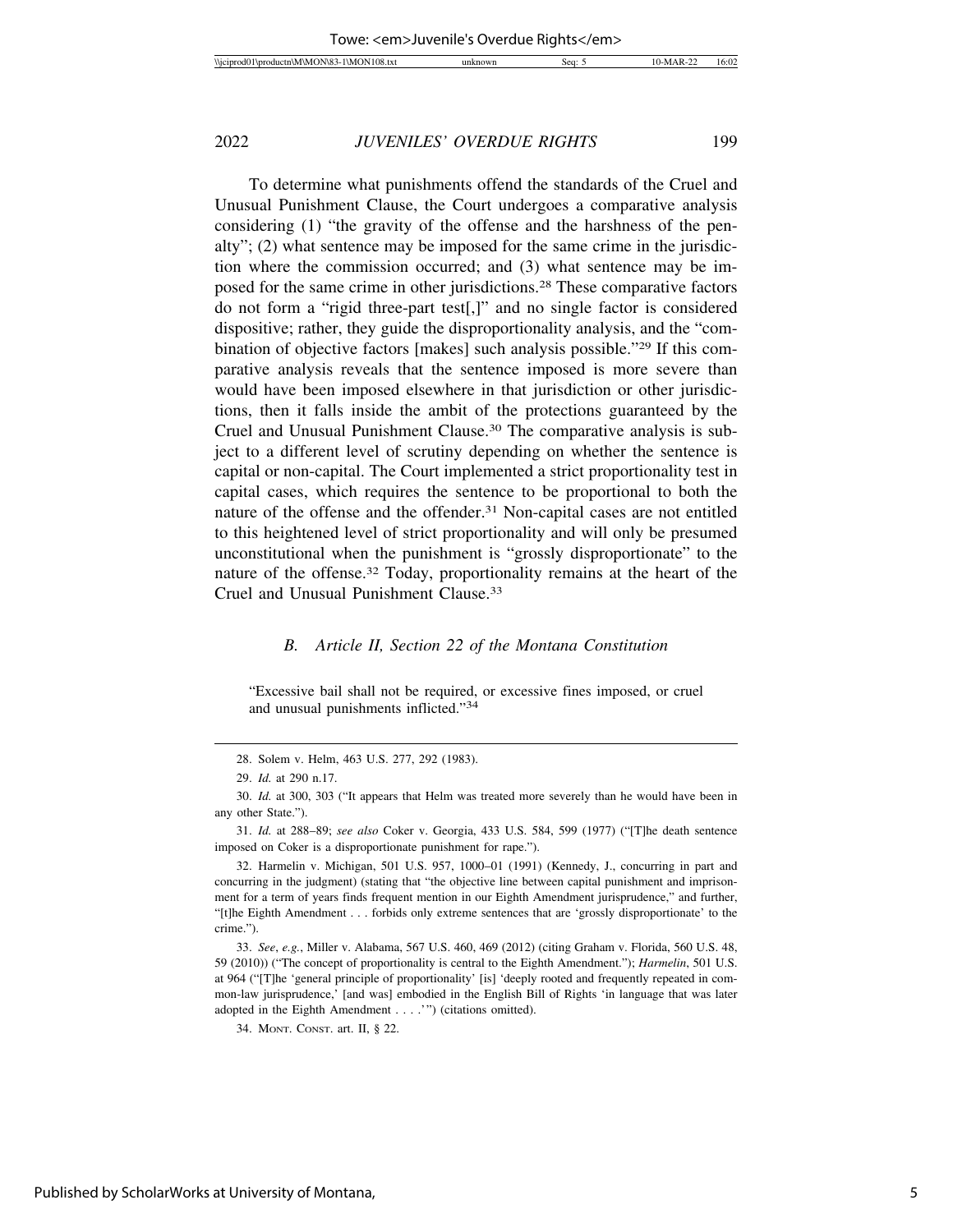#### *1. Adopting Article II, Section 22*

When initially drafted and ratified in 1889, the Montana Constitution adopted its own cruel and unusual punishment provision in its Declaration of Rights comprised of nearly identical language to the Eighth Amendment of the United States Constitution.35 Upon amending the Montana Constitution in 1972, the delegates unanimously elected to adopt Article II, Section 22 as previously written in 1889.36 The language of the provision, as it stood, ensured discretion in its interpretation by providing "the Judiciary and the Legislature adequate flexibility to apply the principle that there shall not be excessive bail, excessive fines, or cruel and unusual punishments."37

#### *2. Interpreting Article II, Section 22*

This subsection outlines where Montana law diverges from federal law in its application of Article II, Section 22 and one additional area of criminal law, Montana's search and seizure provision in Article II, Section 11. Montana law departs in these areas pursuant to public policy and the Montana Constitution. Consistent with these departures, Montana should enhance a juvenile's protections under Article II, Section 22 by integrating Article II, Section 15 into the juvenile cruel and unusual punishment analysis. Doing so would comport with the Montana Supreme Court's willingness to depart from federal law in other areas of criminal law, particularly when Montana has a unique constitutional provision warranting the departure.

First, Montana applies a presumption of proportionality in cases where the sentence is within the statutorily permitted maximum.<sup>38</sup> This presumption may be overcome upon a showing that the sentence is "so disproportionate" that it "shocks the conscience and outrages the moral sense of community or of justice[.]"39 Montana's presumption is heightened beyond the federal non-capital "gross disproportionality" standard because it examines

<sup>35.</sup> U.S. CONST. amend. VIII; MONT. CONST. of 1889, art. II, § 20 (the only difference was the Montana provision's use of "or" instead of "nor").

<sup>36.</sup> CONSTITUTIONAL CONVENTION TRANSCRIPT, *supra* note 12, at 1771. **R**

<sup>37.</sup> *Id*. (Delegate Sullivan supporting the adoption of Article II, Section 22 of the Montana Constitution as previously written in 1889 with no revision to its language).

<sup>38.</sup> State v. Tadewaldt, 922 P.2d 463, 469 (Mont. 1996); State v. Bruns, 691 P.2d 817, 820 (Mont. 1984).

<sup>39.</sup> *Tadewaldt*, 922 P.2d at 469 (holding that Tadewaldt's "bare assertion" of disproportionality did not render his sentence cruel and unusual, as he had conceded that he received a lenient sentence under his statute of conviction for possession of Schedule IV drugs). The defendant bears the burden of proving the disproportionality. *Id.*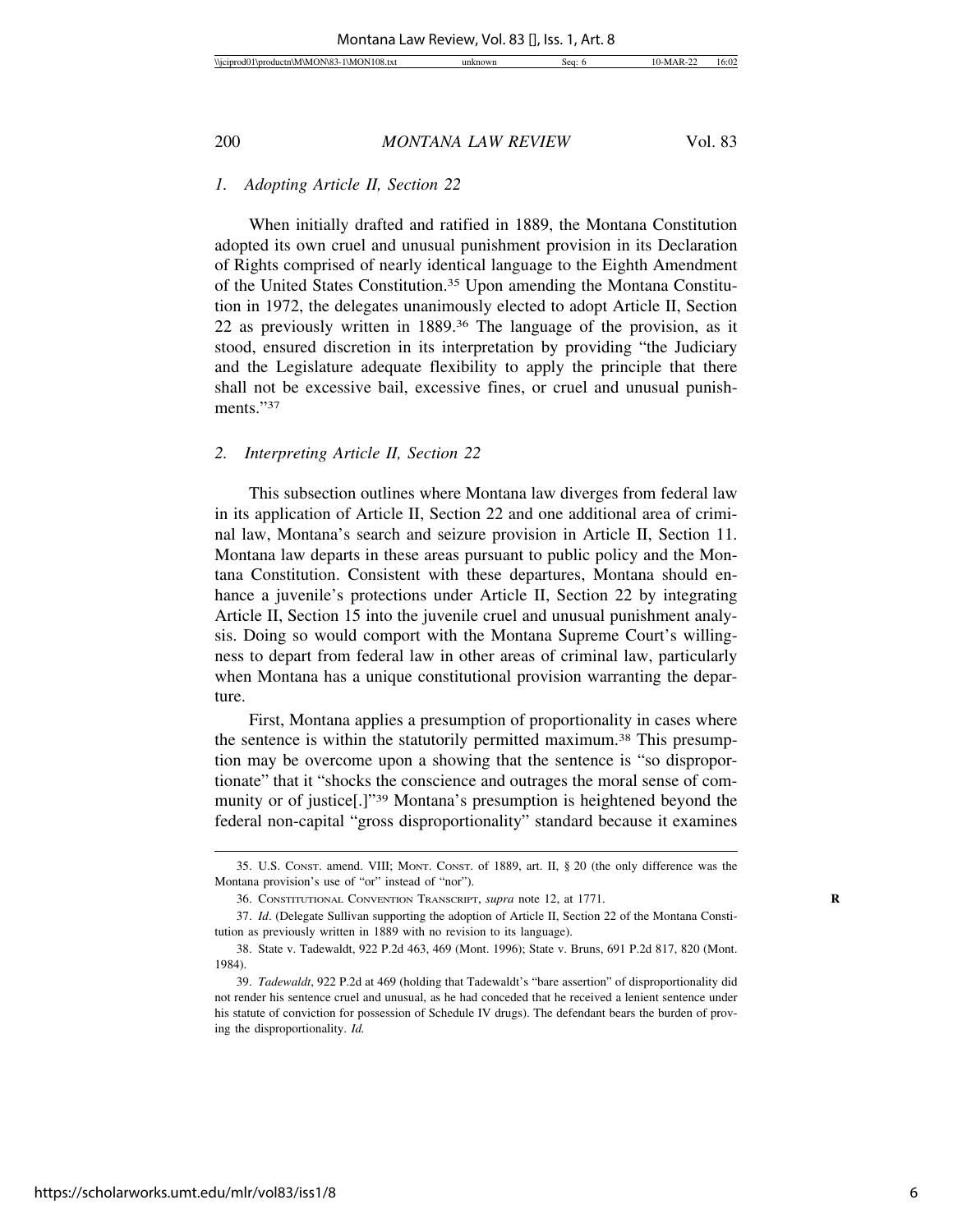factors unique to the offender.<sup>40</sup> These factors include the nature of the crime committed, the likelihood the defendant will reoffend, and the probability the defendant will be rehabilitated.41 Because the test considers factors specific to the offender when considering whether the sentence "shocks the conscience," it more closely reflects the federal strict proportionality test applied in capital cases, which examines the offender and the nature of the offense in comparison to the sentence.<sup>42</sup> To the extent this presumption of proportionality is heightened beyond the federal non-capital proportionality test, it provides additional protections to individuals in Montana courts compared to those in federal courts by requiring consideration of factors specific to the defendant.<sup>43</sup>

Second, the Montana Supreme Court elected not to follow federal law regarding the proportionality analysis for imposing the death penalty in felony murder and accomplice liability cases.44 In doing so, it rejected the Supreme Court of the United States' analysis in *Tison v. Arizona*,<sup>45</sup> which held that capital punishment may be warranted against a defendant who lacks the requisite knowledge or purpose to cause the result of death so long as the defendant's conduct displayed "reckless indifference to human life."46 Upon rejecting *Tison*, the Montana Supreme Court adopted the view that a finding of "mere 'reckless indifference'" is not sufficient under Montana's proportionality review, which compels adequate consideration of the defendant's "blameworthiness."47 Instead, it held that the defendant must exhibit some intent to kill before a court may constitutionally impose the death penalty.48 Because an intent to kill requires more culpability than mere "reckless indifference to human life," Montana affords criminal de-

44. Kills On Top v. State, 928 P.2d 182, 206 (Mont. 1996) ("We conclude that a finding of mere 'reckless indifference' is not sufficient for imposition of the death penalty under the proportionality review required pursuant to the Montana Constitution . . . .").

45. 481 U.S. 137 (1987).

46. *Id.* at 158 ("[W]e simply hold that major participation in the felony committed, combined with reckless indifference to human life, is sufficient to satisfy the *Enmund* culpability requirement.").

<sup>40.</sup> Harmelin v. Michigan, 501 U.S. 957, 1000–01 (1991) (Kennedy, J., concurring in part and concurring in the judgment).

<sup>41.</sup> State v. Paulsrud, 285 P.3d 505, 508–09 (Mont. 2012) (citing State v. Rickman, 183 P.3d 49, 53 (Mont. 2008); State v. Webb, 106 P.3d 521, 529 (Mont. 2005); *Bruns*, 691 P.2d at 820).

<sup>42.</sup> Solem v. Helm, 463 U.S. 277, 288–89 (1983).

<sup>43.</sup> Montana's presumption of proportionality goes a step further than the federal non-capital comparative analysis because the federal non-capital comparative analysis does not consider detailed factors unique to the offender. Solem v. Helm, 463 U.S. 277, 292 (1983). *See Paulsrud*, 285 P.3d at 508–09 (citing *Rickman*, 183 P.3d at 53; *Webb*, 106 P.3d at 529; *Bruns*, 691 P.2d at 820).

<sup>47.</sup> *Kills On Top*, 928 P.2d at 206.

<sup>48.</sup> *Id.* at 206–07 (reversing Vernon Kills On Top's death sentence for felony murder charge because his sentence could not survive the "individualized scrutiny"; he was not present when the victim was killed, did not inflict the injuries responsible for the victim's death, and there was no evidence that he intended to cause the victim's death).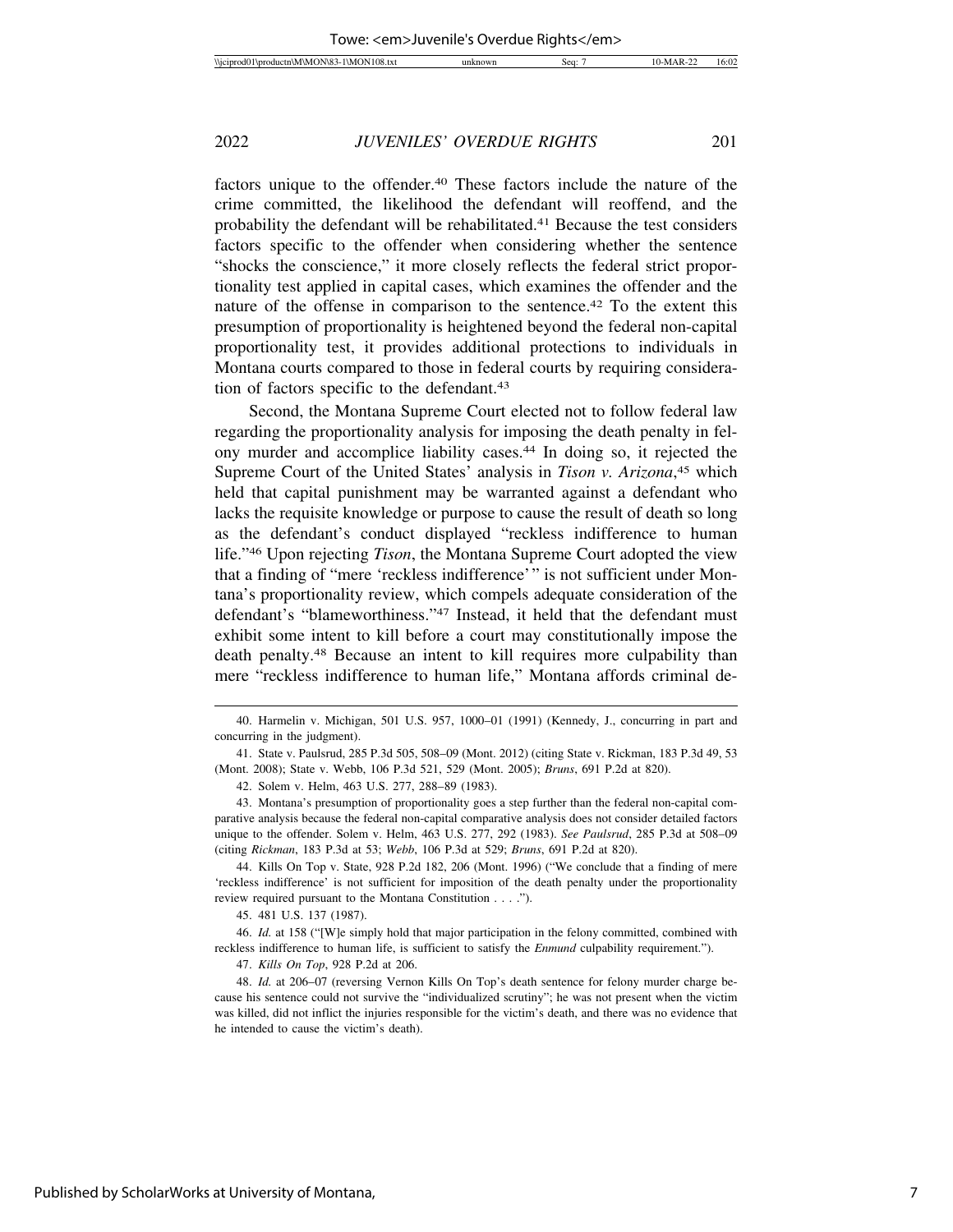fendants more protection than federal law when imposing capital punishment for felony murder.

Third, Montana has abolished the affirmative defense of insanity in criminal cases, which the Montana Supreme Court upheld as not violative of either the Cruel and Unusual Punishment Clause or the Due Process Clause of the Fourteenth Amendment.49 Arguably, this decreases the protections afforded to criminal defendants in Montana by precluding them from asserting an insanity defense at trial. Alternatively, it heightens their protections because it requires the defendant's mental state to be considered at three different stages of the criminal proceeding, as opposed to relying solely on the jury's willingness to accept the defendant's insanity defense.<sup>50</sup> Acknowledging these different perspectives, the Montana Supreme Court referred to a number of commentators' notions that this abolition "may have actually lowered the hurdle" by eliminating the requirement of providing affirmative proof for an insanity defense.51 Whichever viewpoint you prefer, this prohibition nevertheless depicts Montana departing from federal precedent in a key area of criminal law.

Finally, Montana departs from federal law in the application of its search and seizure analysis under Article II, Section 11—the Montana Constitution's counterpart to the Fourth Amendment of the United States Constitution.<sup>52</sup> In accordance with Montana's right to privacy provision.<sup>53</sup> to which the federal constitution bears no analogue, the Montana Constitution affords enhanced protections regarding the constitutional parameters of a search under Article II, Section 11.54 This example illuminates Montana's willingness to deviate from federal law where it has a compelling reason to do so, specifically, a unique constitutional provision.55 This departure pro-

51. *Id.* at 1000 ("In order to be acquitted, the defendant need only cast a reasonable doubt in the minds of the jurors that he had the requisite mental state.").

53. MONT. CONST. art. II, § 10.

<sup>49.</sup> State v. Korell, 690 P.2d 992, 1002 (Mont. 1984). The Supreme Court of the United States also upheld an abolition of the insanity defense as constitutional in Kahler v. Kansas, 140 S. Ct. 1021, 1037 (2020). In *Kahler*, the Court noted that "the [insanity] defense is a project for state governance, not constitutional law." *Id.*

<sup>50.</sup> *Korell*, 690 P.2d at 996–97 (explaining that the defendant's mental state is considered prior to trial to determine whether the defendant is "fit" to stand trial; at trial to determine whether the defendant had the requisite mental state for commission of the crime; and finally, at the sentencing phase to consider whether the defendant "appreciate[s] the criminality of his acts," ultimately resolving whether the defendant will be sent to prison or the Warm Springs State Hospital).

<sup>52.</sup> *See* State v. Bullock, 901 P.2d 61, 75 (Mont. 1995).

<sup>54.</sup> State v. Allen, 241 P.3d 1045, 1057 (Mont. 2010) ("Read together, Sections 10 and 11 provide robust protection to people in Montana against government intrusions."); *Bullock*, 901 P.2d at 75–76 (quoting State v. Brown, 755 P.2d 1364, 1370 (Mont. 1988)).

<sup>55.</sup> State v. Goetz, 191 P.3d 489, 494 (Mont. 2008) (citation omitted) ("Furthermore, '[i]n light of the constitutional right to privacy to which Montanans are entitled, we have held that the range of warrantless searches which may be lawfully conducted under the Montana constitution is narrower than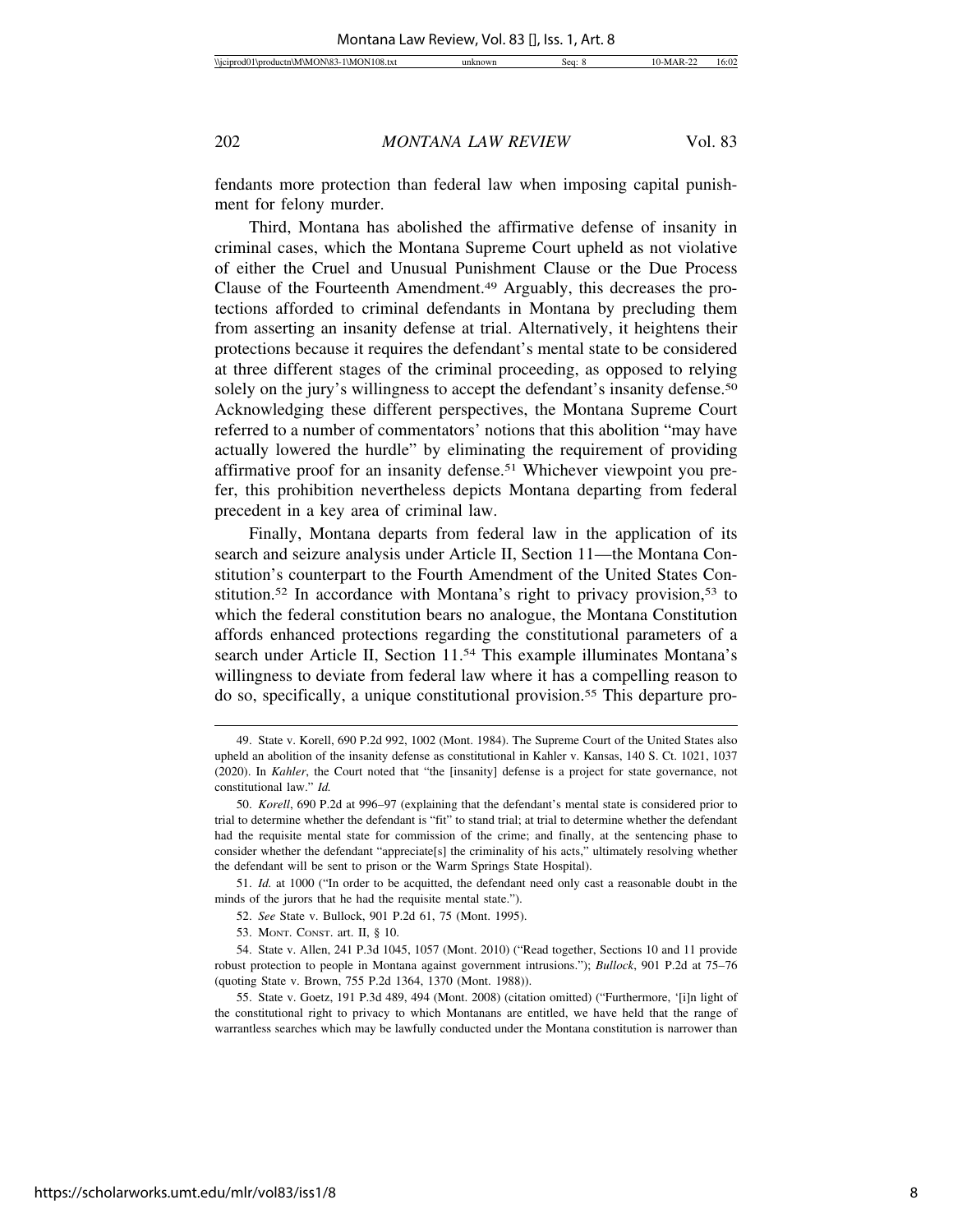vides the most persuasive reason that Montana should alter its juvenile cruel and unusual punishment analysis to incorporate Article II, Section 15 and enhance a juvenile defendant's protections beyond those guaranteed by federal law. The following section examines how Montana has followed federal juvenile cruel and unusual jurisprudence and outlines Article II, Section 15 to highlight why Montana should extend additional protections to juvenile defendants in light of the way it has departed from federal law in other key areas of criminal law.

III. HOW MONTANA LAW HAS MIRRORED FEDERAL JUVENILE CRIMINAL JURISPRUDENCE AND THE REASONS IT SHOULD DEVIATE

#### *A. Federal Juvenile Criminal Law*

Something akin to the strict proportionality test in capital cases has been adopted to analyze the outer bounds of permissible punishments for juvenile offenders pursuant to the Cruel and Unusual Punishment Clause.56 Comparable to the Cruel and Unusual Punishment Clause jurisprudence, the Supreme Court of the United States extended additional protections to juvenile defendants in a piecemeal fashion.<sup>57</sup> The crux of the decisions expanding juveniles' protections is premised on the inherent psychological differences between juvenile and adult offenders.58 Because of these psychological differences, imposing certain punishments on a juvenile defendant offends the standards of the Cruel and Unusual Punishment Clause, even though the same punishment is constitutionally permissible if imposed on an adult.59

Beginning in 2005, the Court rendered it per se unconstitutional to sentence a juvenile under the age of eighteen to capital punishment.<sup>60</sup> The Court emphasized that the unique characteristics attributable to the juvenile's youth diminish the penological justifications for subjecting them to

the corresponding range of searches that may be lawfully conducted pursuant to the federal Fourth Amendment.'").

<sup>56.</sup> Jones v. Mississippi, 141 S. Ct. 1307, 1315–16 (2021) ("And *Miller* in turn required a sentencing procedure similar to the procedure that this Court has required for the individualized consideration of mitigating circumstances in capital cases . . . ."); Miller v. Alabama, 567 U.S. 460, 477–78 (2012) (requiring consideration of the mitigating characteristics of the juvenile's youth before imposing a sentence of life without parole, similar to consideration of mitigating and aggravating circumstances prior to imposing the death penalty).

<sup>57.</sup> *See*, *e.g.*, *Miller*, 567 U.S. at 489 (proscribing a court from imposing mandatory life without parole on a juvenile defendant); Graham v. Florida, 560 U.S. 48, 82 (2010) (life without parole for a nonhomicide offense is unconstitutional if imposed on a juvenile); Roper v. Simmons, 543 U.S. 551, 568 (2005) (capital punishment is unconstitutional if imposed on a juvenile).

<sup>58.</sup> *Miller*, 567 U.S. at 476–77.

<sup>59.</sup> *Graham*, 560 U.S. at 82; *Roper*, 543 U.S. at 568.

<sup>60.</sup> *Roper*, 543 U.S. at 568.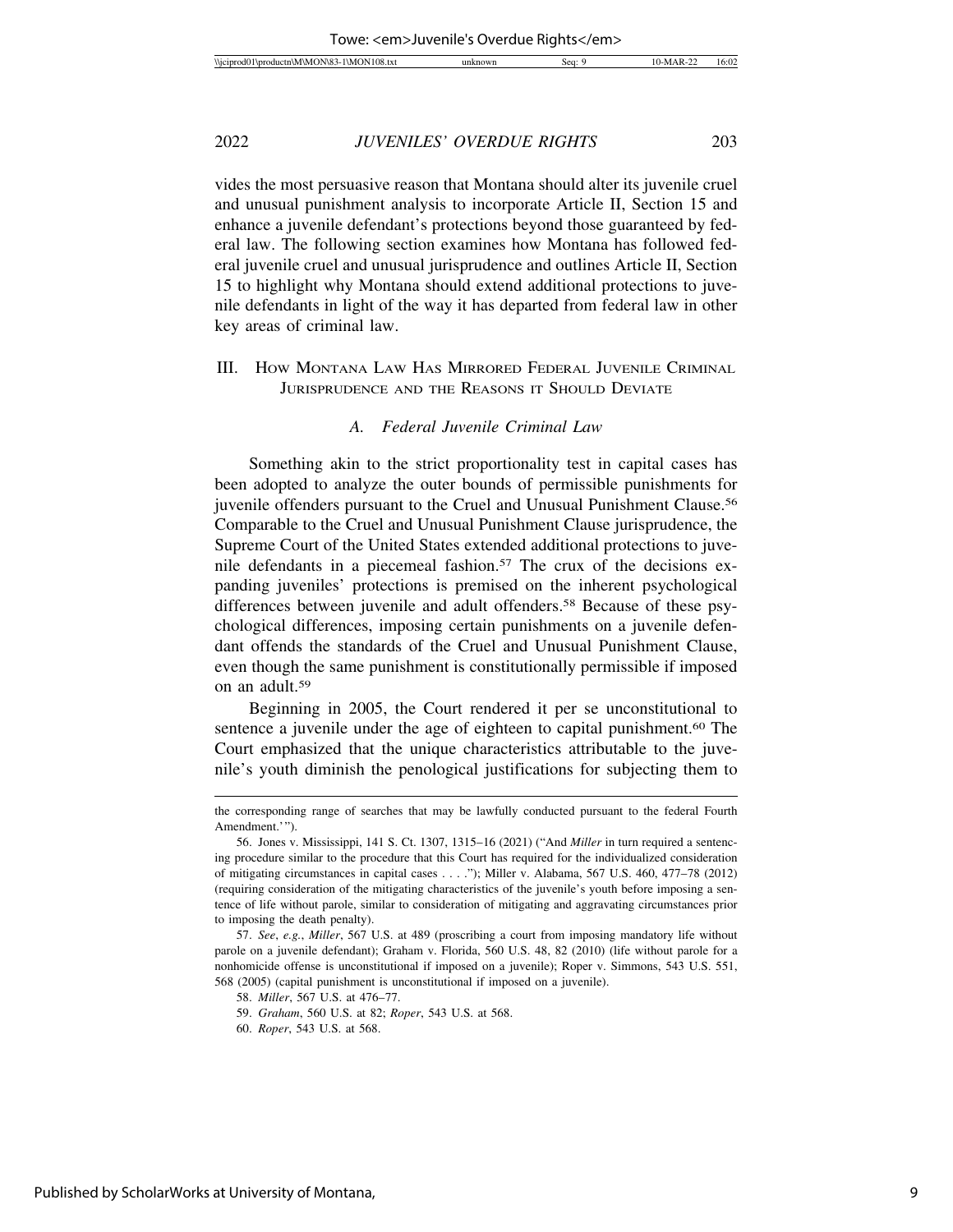the harshest form of punishment.61 Five years later, the Court proscribed a life sentence without the possibility of parole for juvenile offenders convicted of a nonhomicide offense.62 In addition to the diminished penological justifications, the Court highlighted that life without parole is an "especially harsh punishment for a juvenile" because "a juvenile offender will on average serve more years and a greater percentage of his life in prison than an adult offender."63

In 2012, the Court further expanded the protections afforded to juvenile criminal defendants when it prohibited the imposition of a mandatory sentence of life without parole for a juvenile in the landmark decision *Miller v. Alabama*. 64 The Court in *Miller* reiterated the notion that juveniles are constitutionally different than adults for sentencing purposes.65 The Court again relied on the "hallmark features" of a juvenile's youth to justify the difference in treatment from an adult defendant.66 Pursuant to *Miller*, life without parole may only be imposed on a juvenile if they receive an adequate hearing where the mitigating attributes of their youth are considered.67 The mitigating attributes enumerated in *Miller* include "immaturity, impetuosity, . . . failure to appreciate risks and consequences[,] . . . family and home environment," the effect of familial and peer pressure on the commission of the crime, and the fact that the juvenile "might have been charged and convicted of a lesser offense if not for incompetencies associated with youth [such as] their inability to deal with police officers or prosecutors (including on a plea agreement) or [their] incapacity to assist [their] own attorneys."68 Four years after *Miller*, the Court in *Montgomery v. Louisiana*69 held that the rule from *Miller* applied retroactively because it established a new substantive rule of constitutional law.70

Subsequently, the Court in *Jones v. Mississippi*71 considered the unresolved implications suggested by dicta in *Miller* and *Montgomery*72 re-

<sup>61.</sup> *Id.* at 571.

<sup>62.</sup> *Graham*, 560 U.S. at 82.

<sup>63.</sup> *Id.* at 70.

<sup>64. 567</sup> U.S. 460, 489 (2012) (voiding Alabama's mandatory life without parole for juvenile offenders' statute).

<sup>65.</sup> *Id.* at 480 ("[W]e require [the sentencer] to take into account how children are different, and how those differences counsel against irrevocably sentencing them to life in prison.").

<sup>66.</sup> *Id.* at 477.

<sup>67.</sup> *Id.* at 489 ("[A] judge or jury must have the opportunity to consider mitigating circumstances before imposing the harshest possible penalty for juveniles.").

<sup>68.</sup> *Id.* at 477–78.

<sup>69. 577</sup> U.S. 190 (2016).

<sup>70.</sup> *Id.* at 212.

<sup>71. 141</sup> S. Ct. 1307 (2021).

<sup>72.</sup> The Court in *Miller* mentioned the discussion from *Roper* and *Graham* regarding the "great difficulty . . . of distinguishing . . . between 'the juvenile offender whose crime reflects unfortunate yet transient immaturity, and the rare juvenile offender whose crime reflects irreparable corruption.'" Miller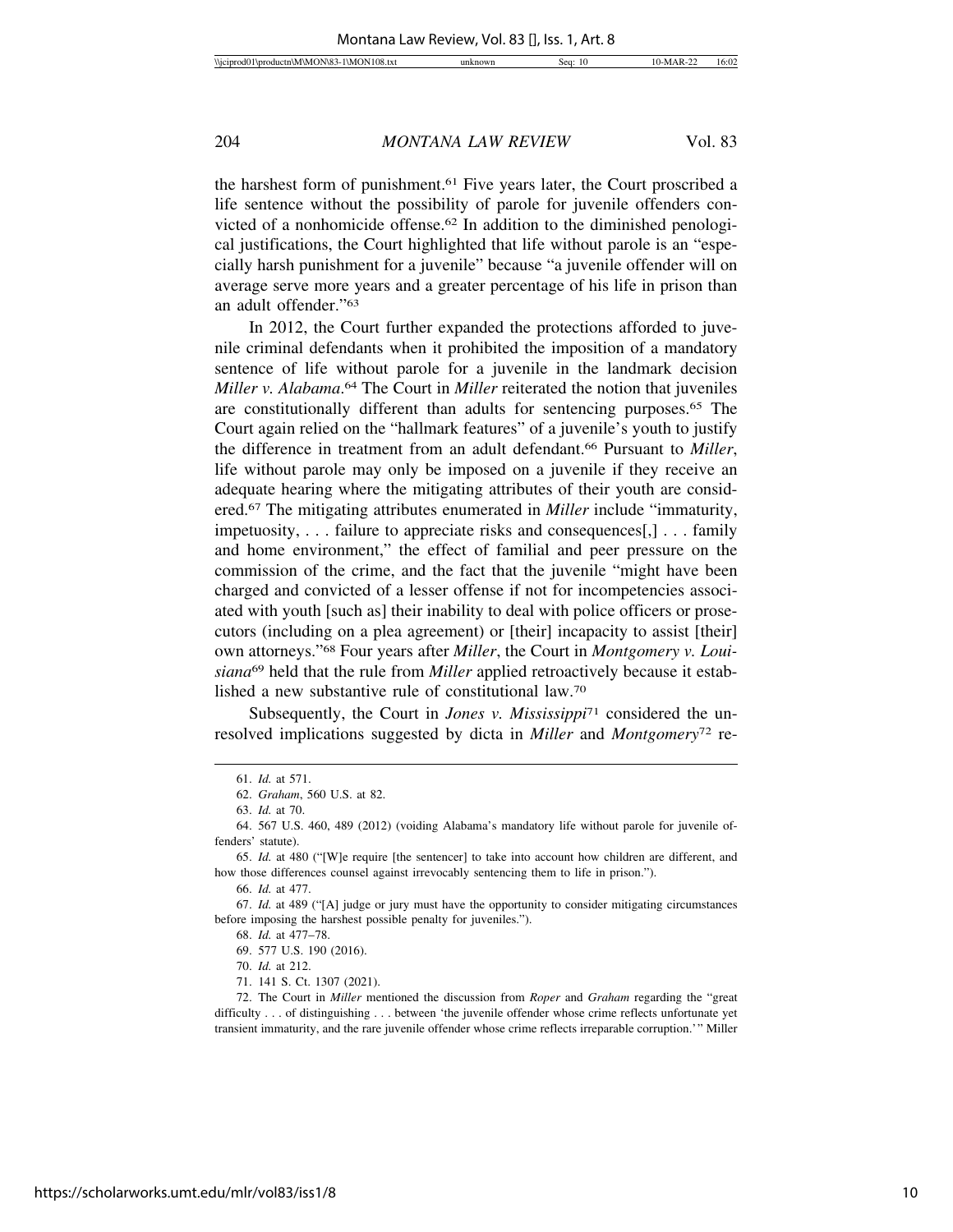garding the proper procedure for a court to constitutionally sentence a juvenile to life without the possibility of parole.73 Some lower courts had interpreted the holdings of *Miller* and *Montgomery* to require a finding that the juvenile was permanently incorrigible or irreparably corrupt before the court could sentence the juvenile to life without parole.74 Clarifying this interpretation, the Court in *Jones* held that a sentencing court does not need to make any specific finding, either on the record or implicitly, that the juvenile defendant is permanently incorrigible or irreparably corrupt prior to exercising its discretion to impose a sentence of life without parole on a juvenile.75 It reiterated that the effect of the prohibition articulated by *Miller* and *Montgomery* only requires a sentencing court to hold a hearing, often called a *Miller* hearing, where the mitigating factors of the offender's youth must be considered prior to implementing a sentence of life without parole.76 Finally, and of particular relevance to the thesis of this comment, the Court left it to the discretion of the states to impose additional procedural requirements, such as an on the record requirement, necessary for a court to sentence a juvenile to life without parole.77

#### *B. Montana Has Mirrored Federal Criminal Juvenile Precedent*

Montana has not been provided an ample opportunity to adjudicate juvenile criminal law. However, the few times it has, the Montana Supreme

73. *See Jones*, 141 S. Ct. at 1315.

75. *Jones*, 141 S. Ct. at 1316.

v. Alabama, 567 U.S. 460, 479–80 (2012). In *Montgomery* it observed that "*Miller* determined that sentencing a child to life without parole is excessive for all but the rare juvenile offender whose crime reflects irreparable corruption[.]" 577 U.S. at 208 (internal quotation marks and citation omitted).

<sup>74.</sup> *See, e.g.*, Malvo v. Mathena, 893 F.3d 265, 275 (4th Cir. 2018) ("[T]he Chesapeake City jury was never charged with finding whether Malvo's crimes reflected irreparable corruption or permanent incorrigibility, a determination that is now a prerequisite to imposing a life-without-parole sentence on a juvenile homicide offender."); Pennsylvania v. Batts, 163 A.3d 410, 415–16 (Pa. 2017) ("[W]e further conclude that to effectuate the mandate of *Miller* and *Montgomery*, procedural safeguards are required to ensure that life-without-parole sentences are meted out only to 'the rarest of juvenile offenders' whose crimes reflect 'permanent incorrigibility,' 'irreparable corruption' and 'irretrievable depravity,' as required by *Miller* and *Montgomery*."); Veal v. Georgia, 784 S.E.2d 403, 411–12 (Ga. 2016) ("Thus, *Montgomery* emphasizes that a [life-without-parole] sentence is permitted only in '*exceptional* circumstances,' . . . for 'those *rare* children whose crime reflect *irreparable corruption*[.]'") (emphasis in original) (citation omitted).

<sup>76.</sup> *Id.* at 1317–18 ("On the question of what *Miller* required, *Montgomery* was clear: 'A hearing where youth and its attendant characteristics are considered as sentencing factors is necessary to separate those juveniles who may be sentenced to life without parole from those who may not.'"). To support this holding, the Court equated the mitigating attributes of the juvenile's youth to the mitigating circumstances that must be considered prior to imposition of the death penalty. *Id.* at 1320–21. The Court noted that it would be inconsistent to require the mitigating characteristics attributable to a juvenile's youth to be on the record before imposing life without parole because there is no similar requirement for mitigating factors prior to imposing the death penalty. *Id.*

<sup>77.</sup> *Id.* at 1323.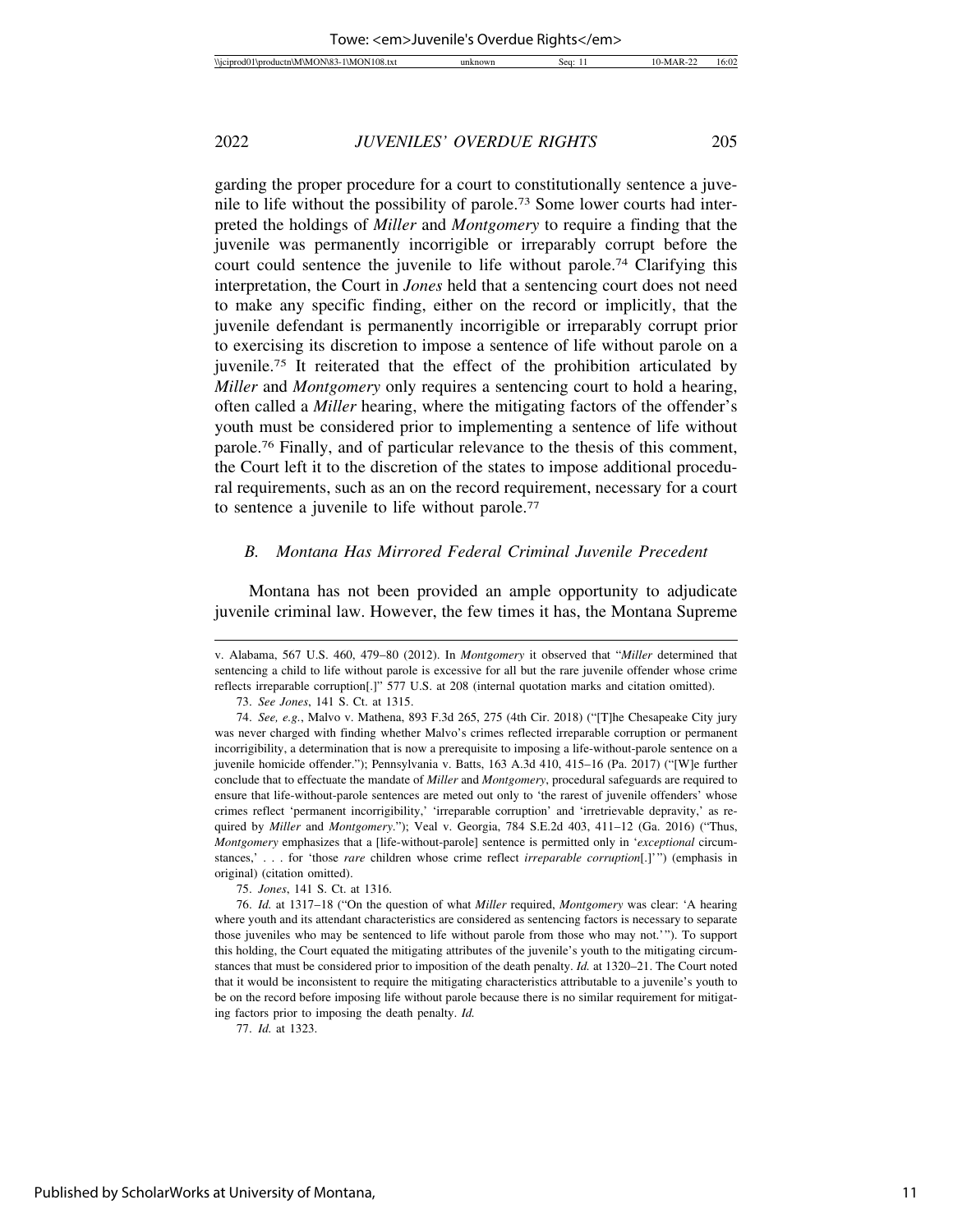Court has predominantly relied on federal precedent, suggesting its inclination to mirror federal criminal juvenile jurisprudence.78 Consequently, the Montana Supreme Court has not directly explored whether Article II, Sections 15 and 22 could afford heightened protections to juvenile defendants in Montana.79

In *Beach v. State*,<sup>80</sup> the Montana Supreme Court asserted that juveniles have diminished criminal culpability, which it derived from the Supreme Court of the United States' opinions in *Roper v. Simmons*, <sup>81</sup> *Graham v. Florida*, 82 and *Miller*. 83 Notwithstanding the majority's reliance on federal precedent, Justice McKinnon noted in her concurrence that "[t]here is nothing new about the rationale that juvenile offenders are less culpable than adult offenders, nor does the application of this rationale constitute a new rule in Montana."84 In Justice McKinnon's view, the process prescribed by *Miller* had already been implemented in Montana due to Montana's individualized and discretionary sentencing scheme.85 Justice McKinnon relied on Montana sentencing policy to reach this conclusion, but she did not consider what the Montana Constitution's specific provisions might add to the juvenile cruel and unusual punishment analysis.<sup>86</sup>

The Montana Supreme Court in *Beach* was tasked with resolving whether the rule established by *Miller* was entitled to retroactive application.87 Because it answered this question in the negative, the Montana Supreme Court did not actually reach the merits of Beach's challenge to his deliberate homicide conviction for a crime he committed when he was seventeen.88 Thus, the Montana Supreme Court nullified its opportunity to consider what a juvenile defendant's rights might mean pursuant to Montana law, rather than just federal law.89

<sup>78.</sup> *See* State v. Keefe, 478 P.3d 830 (Mont. 2021) (relying on federal precedent to determine whether Keefe was afforded an adequate *Miller* hearing); Steilman v. Michael, 407 P.3d 313, 319–20 (Mont. 2017) (citing primarily to federal precedent); Beach v. State, 348 P.3d 629, 642 (Mont. 2015) (declining to reach the merits of Beach's case, thus implicitly accepting the federal standard).

<sup>79.</sup> *See Keefe*, 478 P.3d at 840 n.7 ("While the Chief Justice's Concurrence and Dissent raises additional important constitutional issues involving the interplay of Article II, Section 15, and Article II, Section 22, of the Montana Constitution, such are not squarely before us.").

<sup>80. 348</sup> P.3d 629 (Mont. 2015) (implicit overruling recognized by *Steilman*, 407 P.3d at 317).

<sup>81. 543</sup> U.S. 551 (2005).

<sup>82. 560</sup> U.S. 48 (2010).

<sup>83.</sup> *Beach*, 348 P.3d at 633–42 (the Montana Supreme Court did not reach the merits of Beach's challenge to his life without parole sentence for a conviction for a crime he committed at age seventeen as being violative of either the Cruel and Unusual Punishment Clause or Article II, Section 22).

<sup>84.</sup> *Id.* at 642 (McKinnon, J., specially concurring).

<sup>85.</sup> *Id.* at 642–43 (citing MONT. CODE ANN. § 46-18-101 (1978)).

<sup>86.</sup> *Id.*

<sup>87.</sup> *Id.* at 631 (majority opinion).

<sup>88.</sup> *Id.* at 642 (the Montana Supreme Court did not consider Beach's arguments that his sentence was unconstitutional pursuant to *Miller*).

<sup>89.</sup> Beach had raised Article II, Sections 15 and 22 in his appellate brief. *Id.* at 636.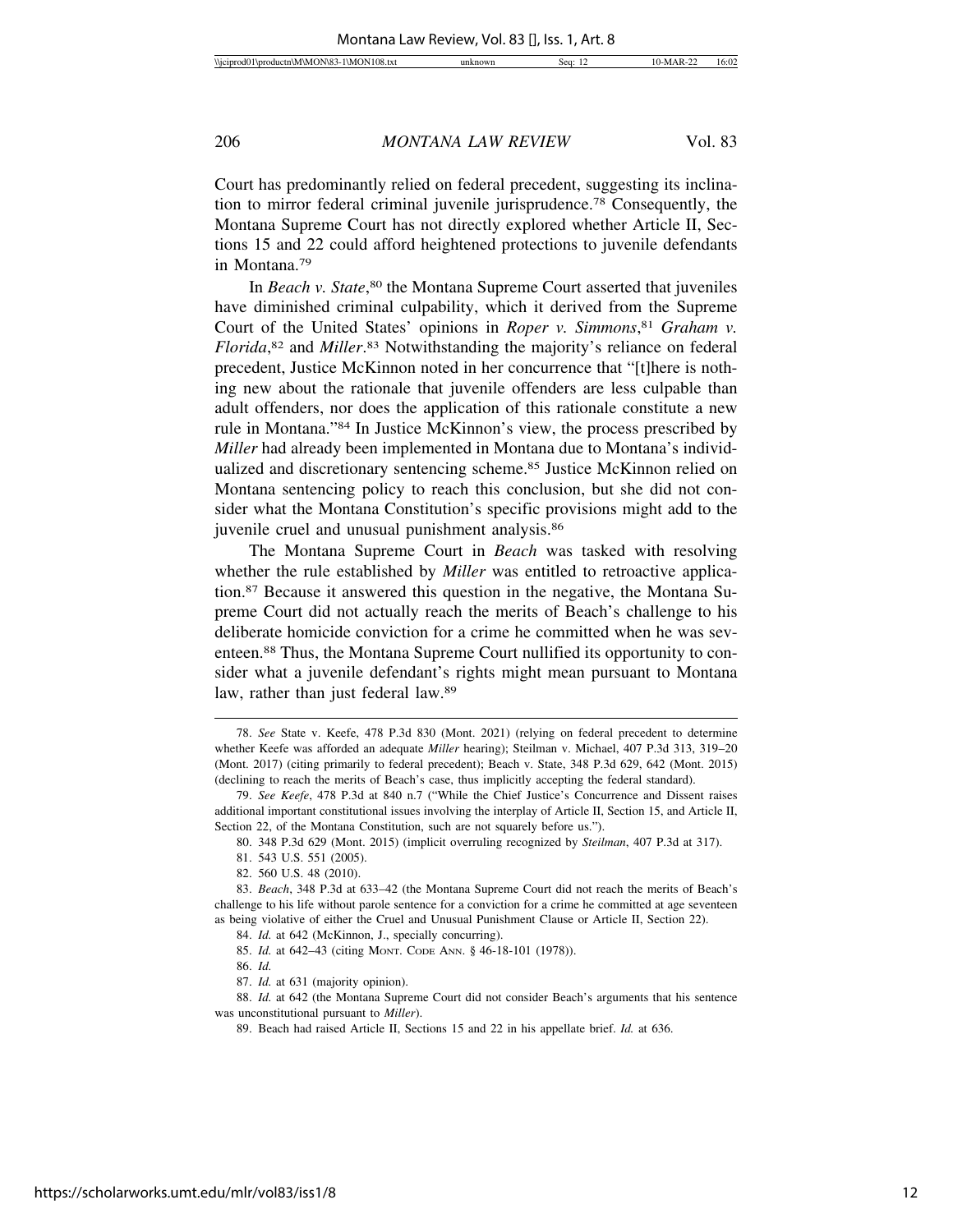Two years after *Beach*, the Montana Supreme Court in *Steilman v. Michael*90 held that the procedural protections from *Miller* must be applied to the discretionary sentencing regime in Montana.91 This decision occurred following the Supreme Court of the United States' opinion in *Montgomery* (establishing that *Miller* must be applied retroactively), implicitly overturning the prior contradictory holding expressed in *Beach*. 92 In *Steilman*, the Montana Supreme Court considered Steilman's challenge to a deliberate homicide conviction for a crime he committed while he was seventeen years old.93 In doing so, it stated that for the past dozen years the Supreme Court of the United States has repeatedly emphasized the constitutional differences of juveniles from adults in the criminal justice system.94 Despite this recognition, the Montana Supreme Court found Steilman's 110-year sentence not to be a "de facto" life sentence, thereby failing to trigger the protections of the Cruel and Unusual Punishment Clause and considerations of his youthful characteristics.95 The Montana Supreme Court did not dive into what Montana law could add to the recognized constitutional protections for juveniles, similar to *Beach*. 96

Collectively, *Beach* and *Steilman* illustrate the way Montana has echoed federal juvenile criminal jurisprudence in two regards. First, each opinion relied principally on federal precedent to emphasize the differences between juveniles and adults in criminal law, rather than considering the potential application of Montana constitutional law.97 Second, the Montana Supreme Court in *Beach* nullified its opportunity to extend juvenile defendants' protections; ultimately, it was compelled to adhere to federal law in *Steilman* following the Supreme Court of the United States' opinion in *Montgomery*. 98 However, this determined only that the federal *Miller* opinion applied retroactively, contradictory to the conclusion from *Beach*, and that Montana courts must conduct a *Miller* hearing prior to sentencing a juvenile to life without parole.99 Neither opinion explored how the juvenile cruel and unusual punishment analysis might be different under Montana constitutional law.

96. *Id.* (citing *Montgomery*, 577 U.S. at 205–08; Miller v. Alabama, 567 U.S. 460, 470–72 (2012); Graham v. Florida, 560 U.S. 48, 68 (2010); Roper v. Simmons, 543 U.S. 551, 575 (2002)).

<sup>90. 407</sup> P.3d 313 (Mont. 2017).

<sup>91.</sup> *Id.* at 315.

<sup>92.</sup> Montgomery v. Louisiana, 577 U.S. 190, 205 (2016); *Steilman*, 407 P.3d at 317.

<sup>93.</sup> *Steilman*, 407 P.3d at 315.

<sup>94.</sup> *Id.* at 317.

<sup>95.</sup> *Id.* at 320.

<sup>97.</sup> *Id.* at 317; Beach v. State, 348 P.3d 629, 633–42 (Mont. 2015).

<sup>98.</sup> *Steilman*, 407 P.3d at 317 ("*Montgomery* announced that *Miller* applies retroactively and effectively overruled our holding in *Beach*."); *Beach*, 348 P.3d at 642 (declining to reach the merits of Beach's case).

<sup>99.</sup> *Steilman*, 407 P.3d at 317; *Beach*, 348 P.3d at 642.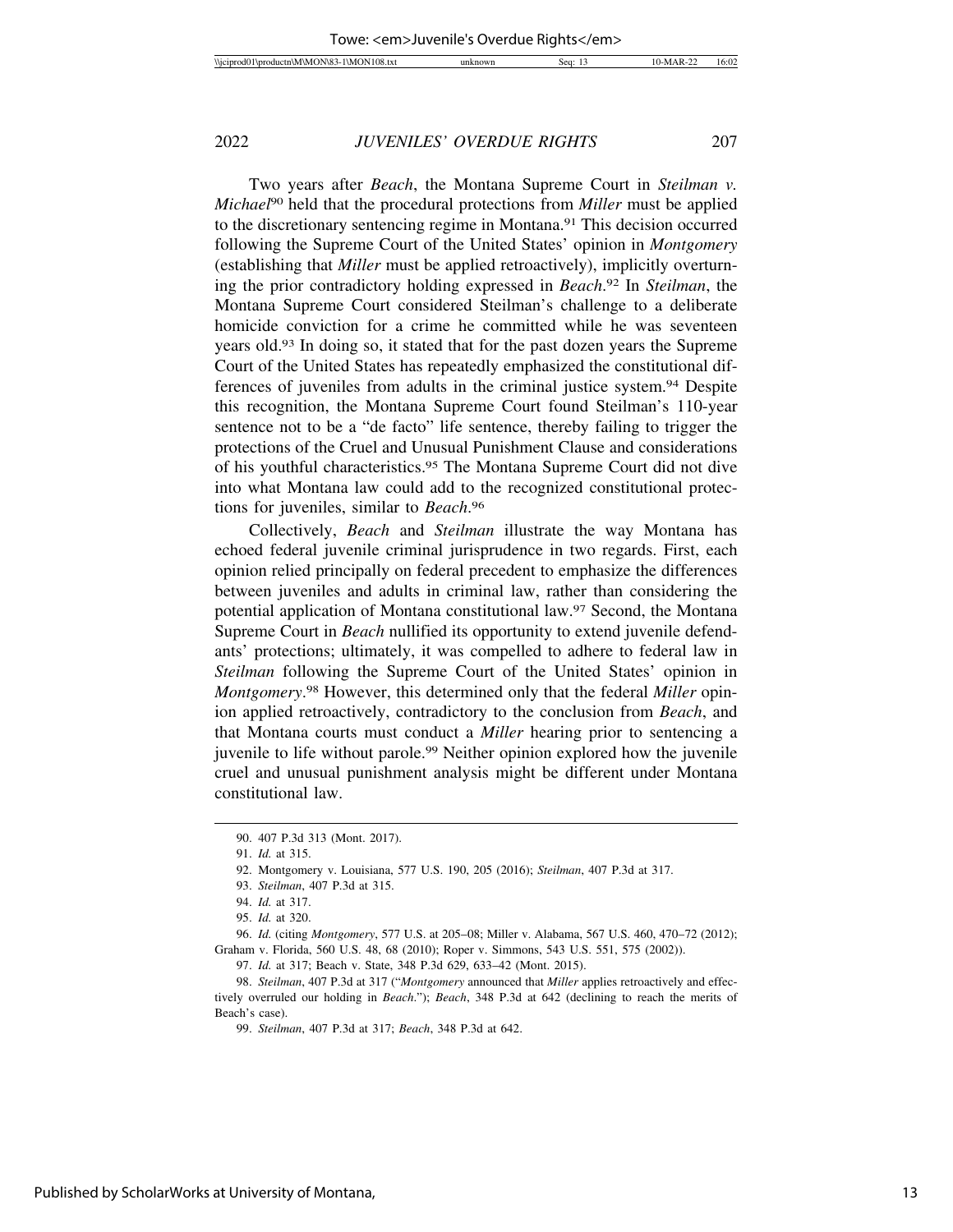Montana has strayed from federal criminal law in its presumption of proportionality, requisite "intent to kill" *mens rea* for the imposition of the death penalty for felony murder, abolishment of the affirmative defense of insanity, and the bounds of a search under Article II, Section 11. Montana's departures from federal criminal law are grounded in public policy and the unique considerations of Montana constitutional law. Departing from federal law in the juvenile cruel and unusual punishment context would therefore be compatible with these other departures pursuant to Article II, Section 15. Although the federal rule that juveniles are constitutionally different from their adult counterparts is relevant to the cruel and unusual punishment analysis in Montana and elsewhere, Montana can go a step further given the distinct protections provided to juveniles that are not paralleled in the federal system.100 These protections are explored in-depth in the following subsection.

#### *C. Article II, Section 15: The Primary Reason Montana Should Not Mirror Federal Juvenile Criminal Law*

"The rights of persons under 18 years of age shall include, but not be limited to, all the fundamental rights of this Article unless specifically precluded by laws which enhance the protection of such persons."101

#### *1. Adopting the Rights-of-Minors Provision*

Montana's 1889 Constitution did not have a specific provision addressing the rights of minors; Article II, Section 15 was added at the 1972 Constitutional Convention, and it passed by a vote of seventy-six to eleven.102 When Article II, Section 15 was introduced at the Convention, Delegate Monroe emphasized that it was included "in recognition of the fact that young people have not been held to possess basic civil rights."103 Delegate Monroe further explained that by adopting Article II, Section 15, "Montana [could] be the leader among all states recognizing the rights of people under the age of majority."104 In essence, Article II, Section 15 applies the Declaration of Rights to minors, ensuring that they are entitled to the same fundamental rights as their adult counterparts.105

<sup>100.</sup> MONT. CONST. art. II, § 15; CONSTITUTIONAL CONVENTION TRANSCRIPT, *supra* note 12, at 1750 **R** (Delegate Monroe explaining that "the broad outline of the kinds of rights young people possess does not yet exist").

<sup>101.</sup> MONT. CONST. art. II, § 15.

<sup>102.</sup> CONSTITUTIONAL CONVENTION TRANSCRIPT, *supra* note 12, at 1753. **R**

<sup>103.</sup> *Id*. at 1750.

<sup>104.</sup> *Id*.

<sup>105.</sup> Rebecca Stursberg, *Still-In-Flux: Reinterpreting Montana's Rights-of-Minors Provision*, 79 MONT. L. REV. 259, 266 (2018). To educate the Montana electorate when Article II, Section 15 was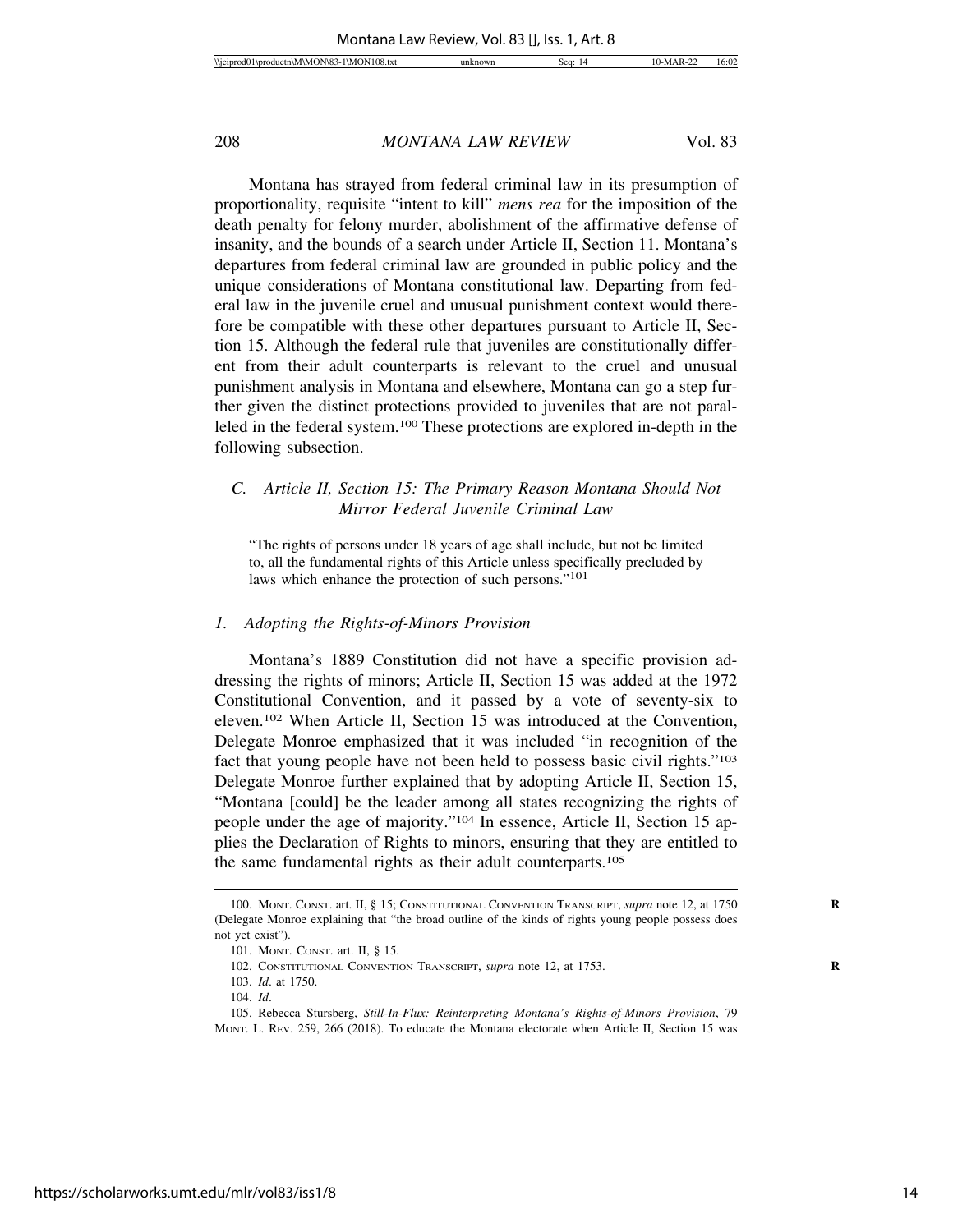Notwithstanding the extension of the Declaration of Rights to minors pursuant to Article II, Section 15, the provision's plain language provides that a law may infringe upon a minor's fundamental rights so long as the law is designed to "enhance the protection" of minors.106 This carve-out was included to balance the two "often-competing premises" on which Article II, Section 15 is grounded: (1) "youth should have the same fundamental rights as adults"; and (2) "youth are fundamentally different from adults."107

At the Convention, there was some debate between the delegates regarding the purpose and intended effect of Article II, Section 15.108 Specifically, Delegates Rygg and Brown were perplexed by the need for Article II, Section 15; in Delegate Brown's view, "[t]he Bill of Rights covers all people[.]"109 Delegate Dahood, as one of the proponents for Article II, Section 15, responded:

All we're going to do is make sure that the young boys and the young girls, the young men, the young women, prior to reaching the age of majority, are going to know that during that particular period of maturity they shall have all the basic rights that are accorded to all citizens of the State of Montana, and they are going to be better trained to be more responsible citizens.<sup>110</sup>

Although minors had not consistently possessed the same civil rights as adults at that time, Delegate Dahood added that Article II, Section 15 was "not revolutionary by any means."<sup>111</sup> Despite the debate and attempt for clarification at the Convention, the delegates did not offer significant guidance to interpret the provision.<sup>112</sup> This has led to the lack of understanding surrounding the provision and its resultant under-utilization.

#### *2. Interpreting the Rights-of-Minors Provision*

To give meaning to Article II, Section 15, the Montana Supreme Court has construed it in conjunction with other provisions of the Declaration of

adopted, several informational pamphlets were disseminated to describe the purpose and intended effect of the provision. *Id.* One pamphlet indicated that Article II, Section 15 affords "children all of the rights that adults have unless a law meant to protect children prohibits their enjoyment of the right." *Id.* (internal quotation marks omitted). Another pamphlet explained that the effect of Article II, Section 15 "w[ould] eventually be felt . . . in criminal law and school supervision." *Id.* 106. MONT. CONST. art. II, § 15 ("[U]nless specifically precluded by laws which enhance the protection of such persons."); Stursberg, *supra* note 105, at 273–74 (citing State v. Strong, 203 P.3d 848, 851 **R** (Mont. 2009); In re S.L.M., 951 P.2d 1365, 1373 (Mont. 1997)).

<sup>107.</sup> Stursberg, *supra* note 105, at 264. **R**

<sup>108.</sup> *Id.* at 264–65.

<sup>109.</sup> *Id.* at 265 (citing CONSTITUTIONAL CONVENTION TRANSCRIPT, *supra* note 12, at 1751) (Delegate Brown expressing his confusion with the purpose of Article II, Section 15).

<sup>110.</sup> CONSTITUTIONAL CONVENTION TRANSCRIPT, *supra* note 12, at 1752. **R**

<sup>111.</sup> *Id*.

<sup>112.</sup> Stursberg, *supra* note 105, at 265. **R**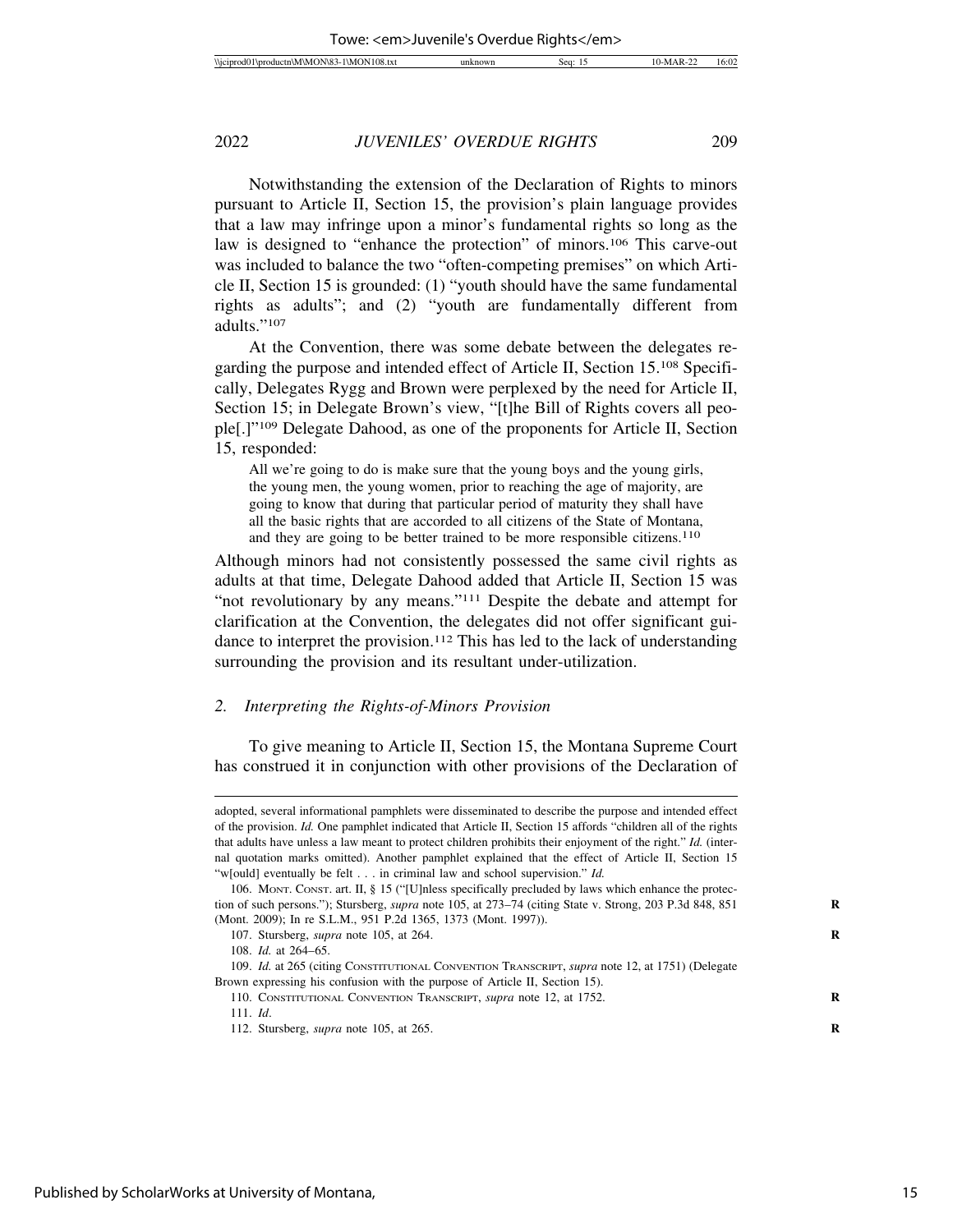Rights, rather than in isolation.113 This is likely derived from the precept of Article II, Section 15 that minors are entitled to the same fundamental rights as all persons, in other words, those rights encompassed by the Declaration of Rights.114 Specifically, the Montana Supreme Court has interpreted Article II, Section 15 in conjunction with Sections 10, 24, 25, and 26 of the Declaration of Rights, and the Equal Protection Clause.115 Minors are therefore entitled to the following same rights as adults: the right to privacy, the right to a trial by jury, the right to counsel and the right against self-incrimination in delinquency proceedings, and the right to equal protection under the law.116

Pursuant to the carve-out in Article II, Section 15, there are limitations for extending certain fundamental rights to minors.<sup>117</sup> The constitutionality of these limitations depends on a three-step inquiry: (1) whether the law infringes on a fundamental right; (2) whether there exists a compelling state interest for infringing on that fundamental right; and (3) whether the law provides enhanced protection to juveniles.118 One limitation entitles the legislature to establish the legal age for purchasing, consuming, or possessing alcoholic beverages.119 Other limitations exist where Article II, Section 15 appears to be "incompatible" with other sections of the Constitution, such as control of the military or veterans.120 Despite these limitations, the core function of Article II, Section 15 is to afford juveniles essentially the same fundamental rights as adults to the extent practicable.<sup>121</sup>

Construing Article II, Section 15 in conjunction with provisions of the Declaration of Rights, subject to the limitations permitted by the carve-out, illustrates that juveniles have been afforded the *same*, not *enhanced*, protections with respect to their adult counterparts. This is noteworthy because the effect of Article II, Section 15 is somewhat circular. It is intended to *enhance* the protections that were previously extended to minors, which basically means affording minors the *same* rights as adults.122 Consequently, at

122. *Id*.

<sup>113.</sup> *Id.* at 267–68 (citing State v. E.M.R., 292 P.3d 451, 456 (Mont. 2013); In re C.T.P., 87 P.3d 399, 406 (Mont. 2004); Pengra v. State, 14 P.3d 499, 501 (Mont. 2000)).

<sup>114.</sup> *See* MONT. CONST. art. II, § 15.

<sup>115.</sup> Stursberg, *supra* note 105, at 268–71. **R**

<sup>116.</sup> *Id.* When construing Article II, Section 15 with the Equal Protection Clause, Montana follows federal precedent and does not recognize age as a suspect class for purposes of an Equal Protection Analysis. *Id.* at 269 (citing In re S.M.K.-S.H., 290 P.3d 718, 722 (Mont. 2012)).

<sup>117.</sup> MONT. CONST. art. II, § 15 (permits a law to infringe on a minor's fundamental right if it enhances their protection).

<sup>118.</sup> Stursberg, *supra* note 105, at 274. **R**

<sup>119.</sup> *Id.* at 267 (citing MONT. CONST. art. II, § 14).

<sup>120.</sup> *Id.* (citing MONT. CONST. art. II, §§ 32, 35).

<sup>121.</sup> CONSTITUTIONAL CONVENTION TRANSCRIPT, *supra* note 12, at 1750 (Delegate Monroe explain- **R** ing the effect of Article II, Section 15).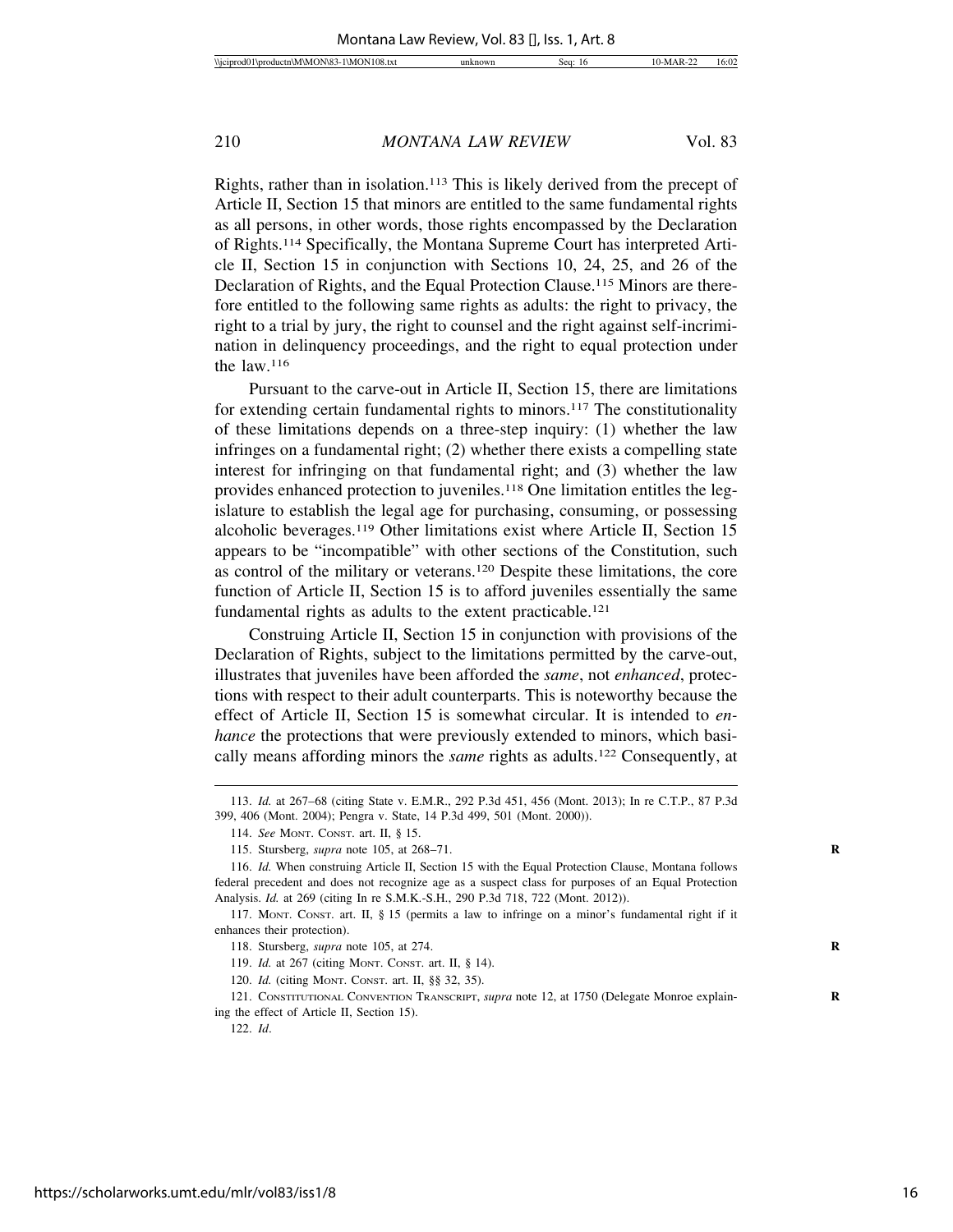first glance, asserting that minors could be afforded *enhanced* protections within the criminal justice system pursuant to Article II, Section 15 seems irreconcilable with this circular result. However, doing so is consistent with the objective that Montana could be a "leader" among states affording rights to minors and the observation that the effect of Article II, Section 15 would be "felt" in the criminal law.<sup>123</sup> Alternatively, such a result might derive from the untouched "but not be limited to" language of Article II, Section 15.124

Although Article II, Section 15 was adopted in 1972, it has not been fully utilized as intended by the delegates; student-author Rebecca Stursberg noted in her comment analyzing Article II, Section 15 that the "but not be limited to" language of the provision has not been clarified by the Montana Supreme Court.<sup>125</sup> On its face, the "but not be limited to" language suggests that the rights which minors are entitled to are not restricted to those embodied in the Declaration of Rights.126 This language may have been anticipating future protections that should be afforded to juveniles, as evidenced by Delegate Monroe's comment that "whatever rights and privileges might be given to [minors] in the future, we also want to protect them."127 The inclusion of the "but not be limited to" language, coupled with Delegate Monroe's acknowledgement that other rights will arise in the future which minors should be entitled to, suggests that Article II, Section 15 is not exclusively limited to the rights provided by the Declaration of Rights.128

Because Article II, Section 15 is not necessarily confined to those rights provided by the Declaration of Rights, there may exist rights that juveniles are entitled to beyond those granted to adults. Moreover, the carve-out to Article II, Section 15 preserves the ability to *enhance* protections of minors where their unique status demands such protection.129 Additionally, Delegate Monroe did not limit enhancing minors' protections to cases only where a law infringes upon their fundamental rights; instead, he broadly pointed out that "[i]n such cases where the protection of the special status of minors demands it, exceptions can be made on clear showing that

<sup>123.</sup> *See id.* (Delegate Monroe supporting adoption of Article II, Section 15); Stursberg, *supra* note 105, at 266. **R**

<sup>124.</sup> MONT. CONST. art. II, § 15; *see also* Stursberg, *supra* note 105, at 276. **R**

<sup>125.</sup> Stursberg, *supra* note 105, at 276. **R**

<sup>126.</sup> MONT. CONST. art. II, § 15.

<sup>127.</sup> CONSTITUTIONAL CONVENTION TRANSCRIPT, *supra* note 12, at 1750 (Delegate Monroe explaining the effect of Article II, Section 15); Stursberg, *supra* note 105, at 265–66 (citing CONSTITUTIONAL **R** CONVENTION TRANSCRIPT, *supra* note 12, at 1750) (internal quotation marks omitted).

<sup>128.</sup> MONT. CONST. art. II, § 15; CONSTITUTIONAL CONVENTION TRANSCRIPT, *supra* note 12, at 1750.

<sup>129.</sup> MONT. CONST. art. II, § 15; CONSTITUTIONAL CONVENTION TRANSCRIPT, *supra* note 12, at 1750 (Delegate Monroe explaining that there are exceptions where a minor's protections may be enhanced under Article II, Section 15).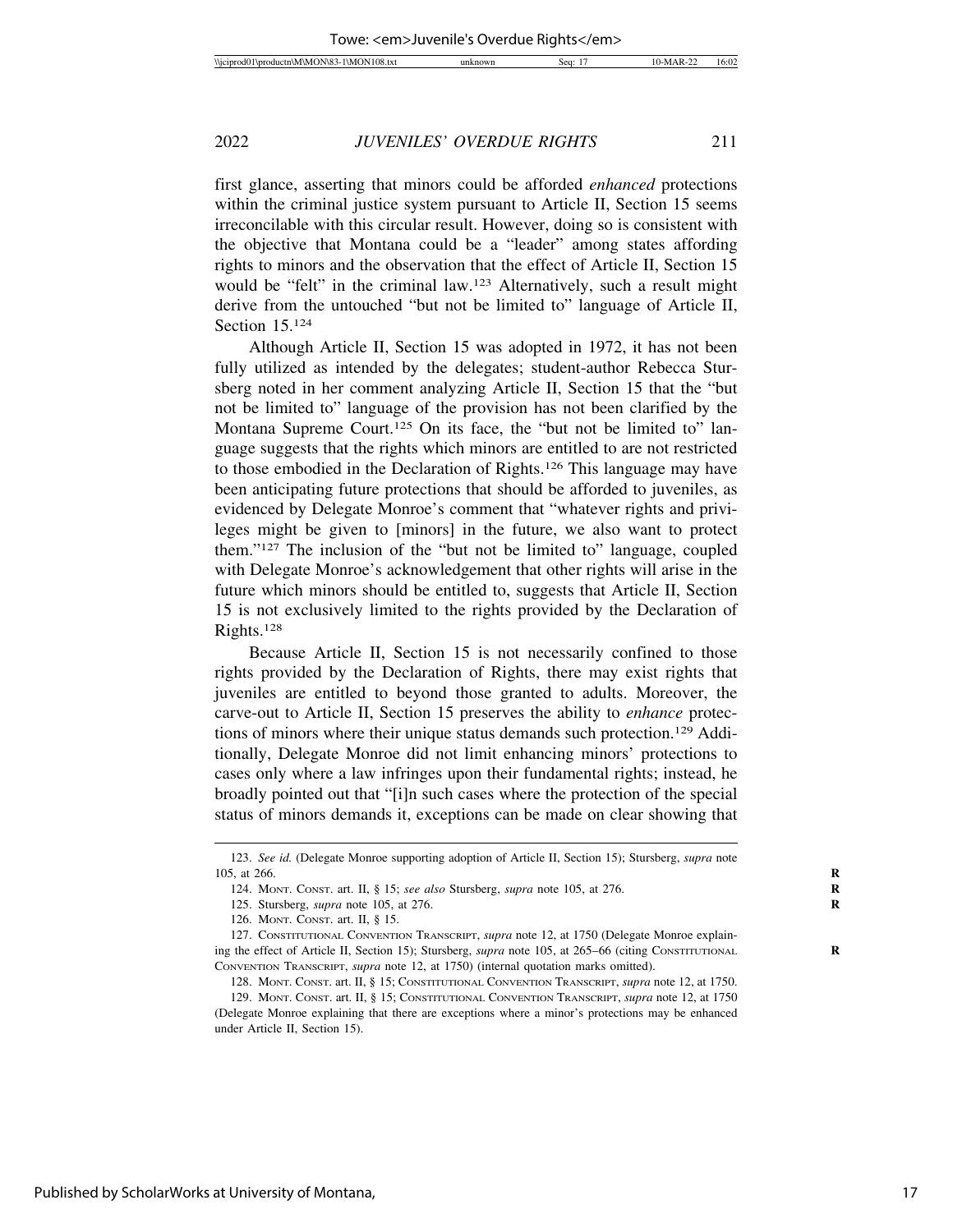such protection is being enhanced."<sup>130</sup> Rather than restricting the circumstances in which a minor's protection may be enhanced, Delegate Monroe broadly mentioned the existence of exceptions where a minor's special status supports enhanced protection.<sup>131</sup>

Taken together, the notions that there are future rights protected by Article II, Section 15 which a minor is entitled to, non-exclusive to the Declaration of Rights, and situations where a minor's protection may be enhanced under Article II, Section 15, suggest that Article II, Section 15 may be utilized to enhance juveniles' rights under Article II, Section 22.132 Federal criminal law has already observed that there are certain contexts, such as the terms under which a juvenile offender may be sentenced to life without parole, where juveniles are entitled to heightened rights.<sup>133</sup> Thus, it would be consistent with this trend to utilize Article II, Section 15 to enhance juvenile offenders' rights under Article II, Section 22. The following subsection explains in greater detail why Article II, Section 15 should be integrated with Article II, Section 22 to afford juvenile criminal defendants heightened protections pursuant to the fact that Article II, Section 15 has been construed in conjunction with other provisions of the Declaration of Rights, the method employed to interpret constitutional provisions, and Montana's other departures from federal law in key areas of criminal law.

#### *3. The Rights-of-Minors Provision Should be Integrated into the Juvenile Cruel and Unusual Punishment Analysis*

Article II, Sections 15 and 22 could be construed together to heighten juvenile defendants' rights in Montana because (1) Article II, Section 22 is encompassed by the Declaration of Rights and Article II, Section 15 has been construed in conjunction with other privileges contained in the Declaration of Rights; (2) the method applied to interpret a constitutional provision indicates that Article II, Section 15 may be utilized to enhance juvenile rights in the context of Article II, Section 22 considering the delegates' discussion; and (3) Montana departs from federal law in other pertinent areas of criminal law.

<sup>130.</sup> CONSTITUTIONAL CONVENTION TRANSCRIPT, *supra* note 12, at 1750 (Delegate Monroe explaining Article II, Section 15).

<sup>131.</sup> *Id.*

<sup>132.</sup> MONT. CONST. art. II, § 15; CONSTITUTIONAL CONVENTION TRANSCRIPT, *supra* note 12, at 1750 (Delegate Monroe explaining that Article II, Section 15 will entitle minors to the "same protections . . . from governmental and majoritarian abuses as . . . adults," and further, that "[w]here juveniles have rights at this time, we certainly want to make sure that those rights and privileges are retained; and whatever rights and privileges might be given to them in the future, we also want to protect them.").

<sup>133.</sup> Miller v. Alabama, 567 U.S. 460 (2012); Graham v. Florida, 560 U.S. 48 (2010); Roper v. Simmons, 543 U.S. 551 (2005).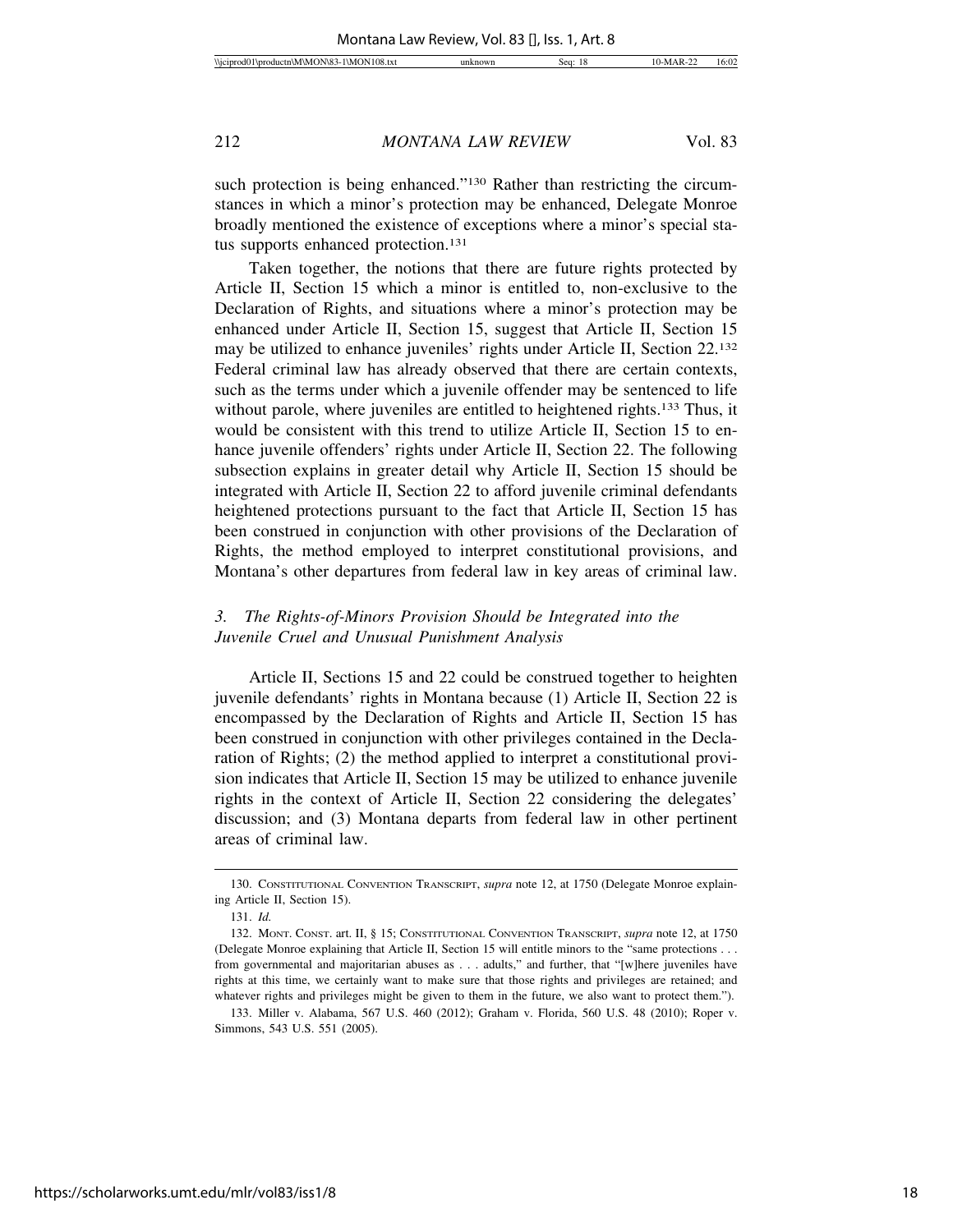As a preliminary matter, Article II, Section 15 should be construed in conjunction with Article II, Section 22 because Article II, Section 22 is a fundamental right embodied in the Declaration of Rights.134 As Article II, Section 15 has already been interpreted with other fundamental rights in the Declaration of Rights, it should be interpreted in conjunction with the remaining provisions of the Declaration of Rights to maintain consistency which includes Article II, Section 22.135

Additionally, an analysis of the plain language of Article II, Section 15, its ambiguities, and the discussion of the delegates at the Constitutional Convention supports the idea that it may be interpreted alongside Article II, Section 22 to enhance a juvenile defendant's rights in Montana. When analyzing a constitutional provision, the Montana Supreme Court begins by looking to the intent of the framers as evidenced by the provision's "plain language."136 Subsequently, the Montana Supreme Court resolves any ambiguities by relying on the legislative history and proceedings from the Constitutional Convention.137

The plain language of Article II, Section 15 entitles juveniles to the same fundamental rights as their adult counterparts, or enhanced protections in the event that a law infringes on one of those fundamental rights.138 Article II, Section 15 presents the following ambiguities: (1) what exactly it means to enhance a minor's protection when a law infringes upon their fundamental rights, and (2) what the "but not be limited to" language is intended to add. There are obvious examples where an infringing law enhances a minor's protection, such as the drinking and driving ages.<sup>139</sup> There remain unanswered questions, though, such as the implications of utilizing Article II, Section 15 to enhance a minor's protections even where the law does not infringe upon a fundamental right.140 Additionally, the "but not be limited to" language suggests that the rights to which a minor is entitled are

<sup>134.</sup> MONT. CONST. art. II, § 22; Stursberg, *supra* note 105, at 284. **R**

<sup>135.</sup> MONT. CONST. art. II, §§ 15, 22; Stursberg, *supra* note 105, at 269 (citing In re S.M.K.-S.H., **R** 290 P.3d 718, 722 (Mont. 2012)).

<sup>136.</sup> Tyler M. Stockton, *Originalism and the Montana Constitution*, 77 MONT. L. REV. 117, 134–35 (2016) (citing Sch. Dist. No. 12 v. Hughes, 552 P.2d 328, 331 (Mont. 1976); Bd. of Pub. Ed. v. Judges, 528 P.2d 11, 14–15 (Mont. 1975)).

<sup>137.</sup> *Id.* at 135.

<sup>138.</sup> MONT. CONST. art. II, § 15.

<sup>139.</sup> CONSTITUTIONAL CONVENTION TRANSCRIPT, *supra* note 12, at 1751 (Delegate Monroe discussing laws which provide the required age to obtain a driver's license or legally drink and that such laws are present to protect minors).

<sup>140.</sup> This remains unanswered because the delegates preserved the ability to enhance a minor's protections, but that analysis is triggered where the law infringes upon one of their fundamental rights. Stursberg, *supra* note 105, at 274; CONSTITUTIONAL CONVENTION TRANSCRIPT, *supra* note 12, at 1750 **R** (Delegate Monroe noting that "[i]n such cases where the protection of the special status of minors demands it, exceptions can be made on clear showing that such protection is being enhanced.").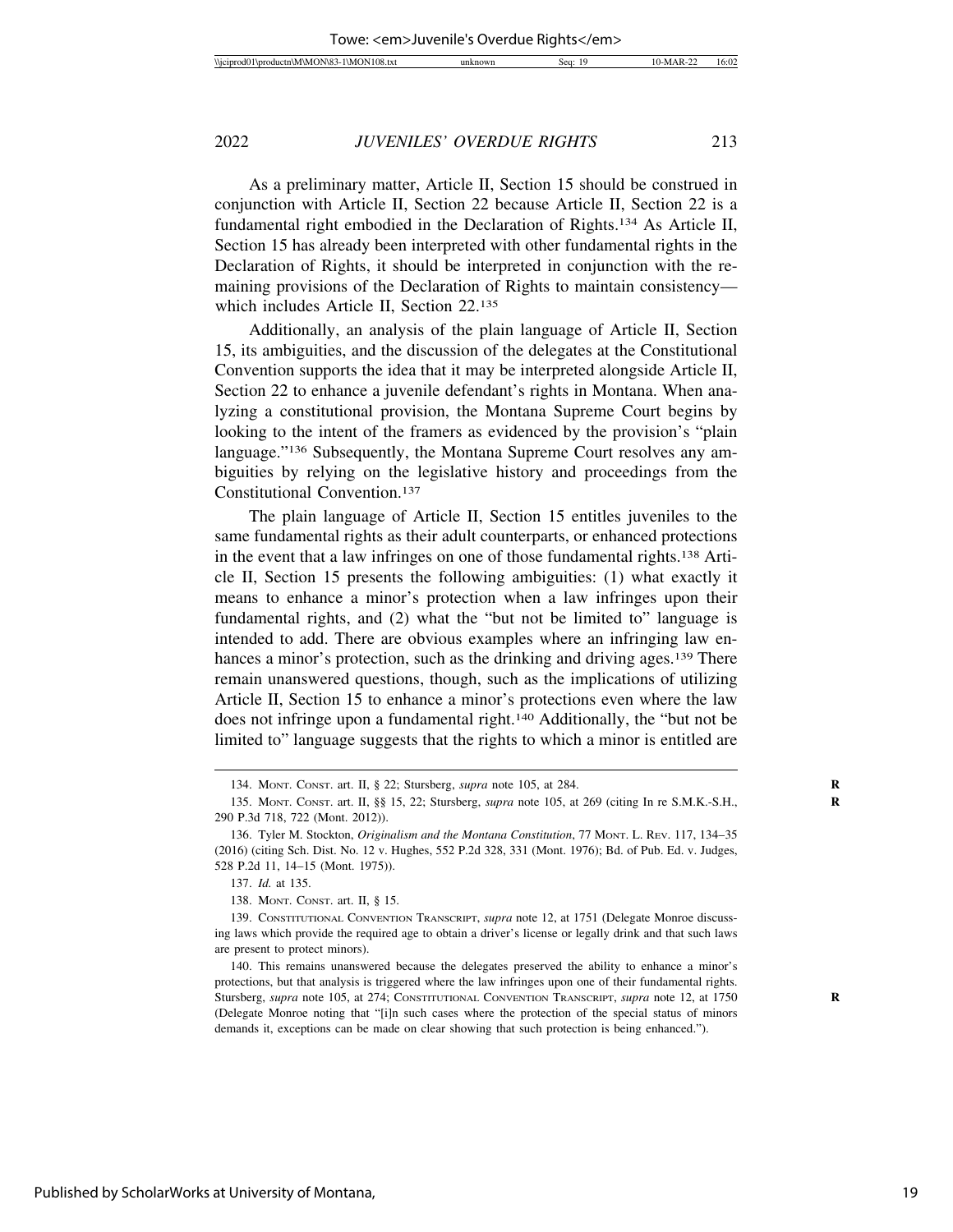not necessarily exhausted by the Declaration of Rights.141 However, the plain language of Article II, Section 15 does not clarify the effect of the "but not be limited to" language, and what additional rights it is intended to incorporate into the purview of Article II, Section 15.

In resolving these ambiguities, the proceedings from the Constitutional Convention are informative. A focal point of the delegates' discussion was due process.142 Delegate Monroe highlighted that "persons under the age of majority have been accorded certain specific rights which are felt to be part of the due process. However, the broad outline of the kinds of rights young people possess does not yet exist."143 By doing so, Delegate Monroe focused the delegates' conversation on due process and observed that minors' specific rights have not been fleshed out—potentially revealing an intent that Article II, Section 15 could develop a more thorough outline of those rights.144 Delegate Monroe further elaborated that "[w]here juveniles have rights at this time, we certainly want to make sure that those rights and privileges are retained; and whatever rights and privileges might be given to them in the future, we also want to protect them."145 Therefore, Delegate Monroe suggested that Article II, Section 15 may also be utilized in the future to grant additional rights and privileges to minors. Additionally, Delegate Monroe did not confine enhancing a minor's protections to laws that infringe upon a minor's rights but more broadly referred to enhancing protections where their "unique status" supports doing so.146 Adding to Delegate Monroe's explanation, Delegate Dahood noted with respect to the exception that a minor's protection may be enhanced under Article II, Section 15, "as a consequence, what we are doing by this article is focusing on the basic guarantees that citizens have with respect to their person, their property and their liberty."147 Delegate Dahood thus broadly implicated due process rights in directly addressing the carve-out that laws may enhance the protection of minors.148

Delegates Monroe and Dahood therefore suggested that part of the focus of Article II, Section 15 was due process.149 Accordingly, the delegates' comments foreshadow the emergence of future rights that should be protected for minors, and further, imply broader connotations regarding a mi-

<sup>141.</sup> MONT. CONST. art. II, § 15.

<sup>142.</sup> CONSTITUTIONAL CONVENTION TRANSCRIPT, *supra* note 12, at 1751 (Delegates Monroe and Dahood explaining that young people will be entitled to constitutional standards of due process if Article II, Section 15 is passed).

<sup>143.</sup> *Id.* at 1750.

<sup>144.</sup> *Id.* (Delegate Monroe explaining the intent behind Article II, Section 15).

<sup>145.</sup> *Id.*

<sup>146.</sup> *Id.*

<sup>147.</sup> *Id.* at 1751 (Delegate Dahood supporting the adoption of Article II, Section 15).

<sup>148.</sup> *Id.*

<sup>149.</sup> *Id.* at 1750–51 (Delegates Dahood and Monroe explaining Article II, Section 15).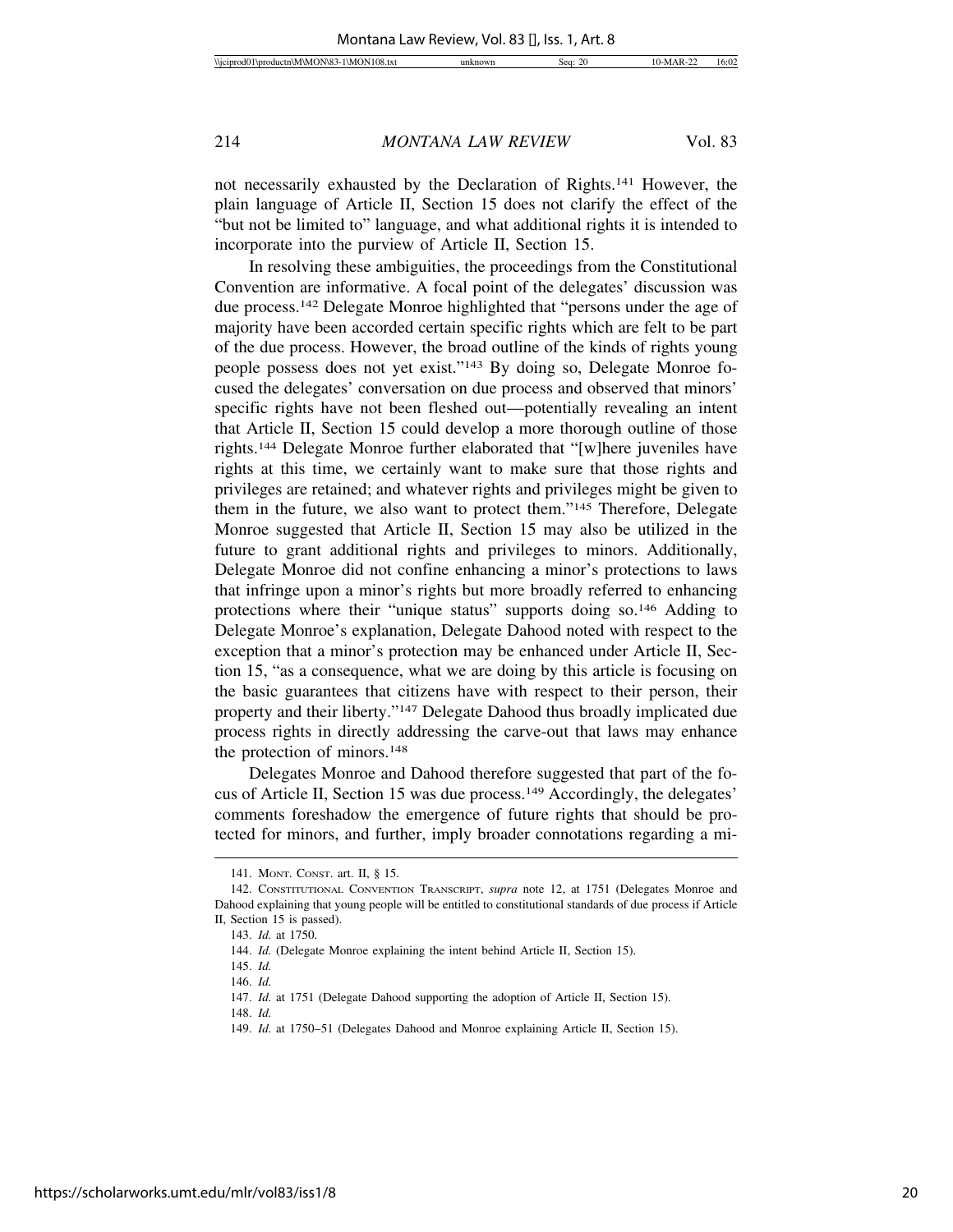nor's due process rights.<sup>150</sup> These ideas work together to support the conclusion that Article II, Section 15 may be interpreted to entitle juvenile defendants to heightened protections under Article II, Section 22.151 First, integrating these provisions would enhance a minor's rights and privileges, consistent with the focus of the due process discussion at the Constitutional Convention.152 Second, enhancing a juvenile's rights under Article II, Section 22 could be understood as some of the future rights that Delegate Monroe foreshadowed protecting under Article II, Section 15.153 Specifically, the cruel and unusual punishment analysis under Article II, Section 22 might include cases where minors' "unique status," such as their distinct psychological differences,<sup>154</sup> supports enhancing their protection.<sup>155</sup> Moreover, the policy behind Article II, Section 15 that Montana could be a "leader" regarding the rights of minors suggests that it could be integrated into the juvenile cruel and unusual punishment analysis to afford juvenile defendants heightened protections, making Montana a "leader" with respect to juvenile defendants' rights.156

Finally, Montana's departure from other notable areas of federal criminal law supports integrating Article II, Section 15 into the juvenile cruel and unusual punishment analysis where, as here, the right lacks a federal counterpart and the right is supported by compelling public policy justifications.157 Despite the evidence supporting the intent that Article II, Section 15 may be utilized to enhance minors' protections, it has yet to be applied to the juvenile cruel and unusual punishment analysis; some opinions omit any mention of the provision altogether.158 Consistent with the pronouncement that Montana does not want to "march lock step" with federal law,<sup>159</sup> it could provide juvenile defendants the heightened protections that may

<sup>150.</sup> *Id.*

<sup>151.</sup> The cruel and unusual punishment analysis under Article II, Section 22, and the interplay of Article II, Section 15 with that analysis, implicates such due process concerns because it involves an analysis of what punishments a juvenile may be subject to and the process by which such punishments may be imposed on a juvenile. *See, e.g.*, State v. Keefe, 478 P.3d 830 (Mont. 2021) (discussing whether Keefe was properly sentenced to life without parole for a crime that he committed while he was a juvenile).

<sup>152.</sup> CONSTITUTIONAL CONVENTION TRANSCRIPT, *supra* note 12, at 1750–51 (Delegates Dahood and Monroe discussing Article II, Section 15 and its due process concerns and implications).

<sup>153.</sup> *Id*. at 1750.

<sup>154.</sup> Miller v. Alabama, 567 U.S. 460, 476–77 (2012).

<sup>155.</sup> CONSTITUTIONAL CONVENTION TRANSCRIPT, *supra* note 12, at 1750 (Delegate Monroe explaining the effect of Article II, Section 15).

<sup>156.</sup> *Id*.

<sup>157.</sup> *See supra* Section II(B)(2).

<sup>158.</sup> *See, e.g.*, State v. Keefe, 478 P.3d 830 (Mont. 2021) (majority opinion); Steilman v. Michael, 407 P.3d 313 (Mont. 2017); Beach v. State, 348 P.3d 629 (Mont. 2015).

<sup>159.</sup> State v. Bullock, 901 P.2d 61, 75 (Mont. 1995) (stating "We have chosen not to 'march lockstep' with the United States Supreme Court, even when applying nearly identical language").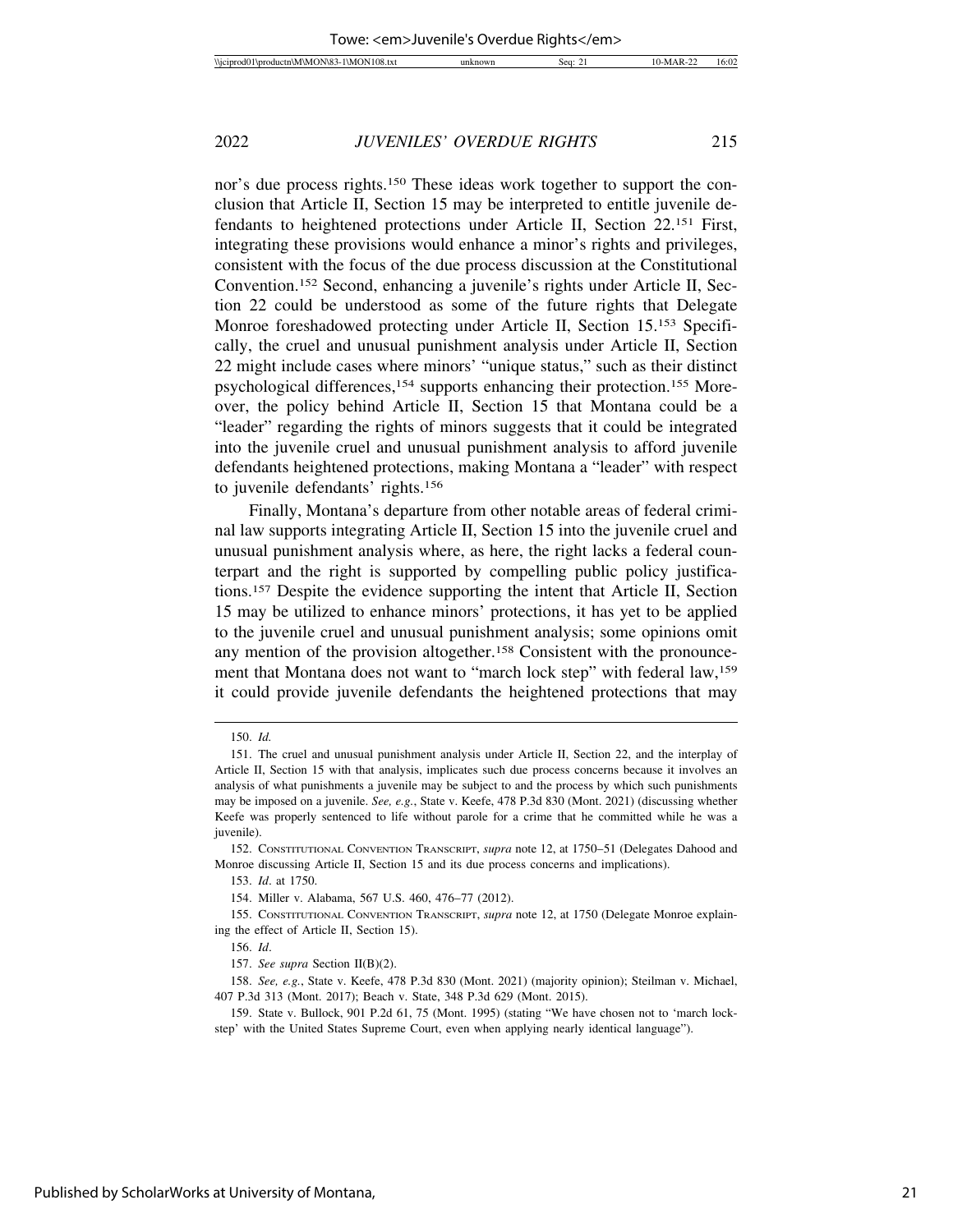| $\sim$<br>$\Omega$<br>٦N۰<br>I\M!<br><i><b>MCIDI</b></i><br>diam'r.<br>sea.<br>. AM'<br>וחו<br>16:U<br><b>TU8.1X.</b><br>оансп<br>. הו<br>``<br><b><i><u>L</u></i></b> |
|------------------------------------------------------------------------------------------------------------------------------------------------------------------------|
|------------------------------------------------------------------------------------------------------------------------------------------------------------------------|

have been contemplated by the delegates when adopting Article II, Section 15. It is overdue that Article II, Section 15 be included in this analysis; *State v. Keefe* acknowledges this for the first time, as discussed in the following section.

#### IV. <sup>S</sup>TATE <sup>V</sup>. KEEFE: AN ILLUSTRATIVE EXAMPLE OF THE FAILURE TO IMPLEMENT ARTICLE II, SECTION 15

The Montana Supreme Court's recent disposition in *State v. Keefe* encapsulates Montana's inclination to follow federal juvenile cruel and unusual punishment jurisprudence. *Keefe* represents two seemingly contradictory propositions: (1) Montana continues to mirror federal juvenile criminal law, as exhibited by the majority opinion; and (2) Article II, Section 15 has something to add to the juvenile cruel and unusual punishment analysis in Montana, as advanced by Chief Justice McGrath's concurrence in part and Justice Sandefur's concurrence in part.160

#### *A. The Majority Opinion*

In 1985, when Keefe was seventeen years old, he attempted to commit a burglary in Great Falls, Montana, in the course of which he killed three individuals home at the time.161 Keefe was convicted by a jury on three counts of deliberate homicide and one count of burglary.162 Following his conviction, Keefe was sentenced to three consecutive terms of life without the possibility of parole, plus an additional fifty years for the use of a weapon in connection with the deliberate homicide counts and the burglary.163 In 2017, thirty-two years after the commission of his crime, Keefe petitioned the district court for postconviction relief.164 He argued that his sentence was unconstitutional in accordance with *Miller* and *Montgomery*. 165 Keefe's postconviction proceeding was stayed while the Montana Supreme Court resolved *Steilman*. 166 Following *Steilman*, the stay was lifted after which the district court granted Keefe's petition and explained

<sup>160.</sup> *Keefe*, 478 P.3d at 841–44 (McGrath, C.J., concurring in part and dissenting in part); *id.* at 844–47 (Sandefur, J., specially concurring in part and dissenting in part).

<sup>161.</sup> *Id.* at 832–33 (majority opinion). Keefe committed this crime twenty-seven years prior to the protections provided by the *Miller* decision.

<sup>162.</sup> *Id.* at 833.

<sup>163.</sup> *Id.*

<sup>164.</sup> *Id.*

<sup>165.</sup> *Id. Miller* and *Montgomery*, discussed above in Section III(A), collectively hold that a mandatory sentence of life without the possibility of parole may not be imposed on a juvenile defendant, and that such a rule is a new substantive rule of constitutional law that is entitled to retroactive application.

<sup>166.</sup> *Keefe*, 478 P.3d at 833. *Steilman*, also discussed above in Section III(A), applied the principles of *Miller* and *Montgomery* to Montana's discretionary sentencing regime.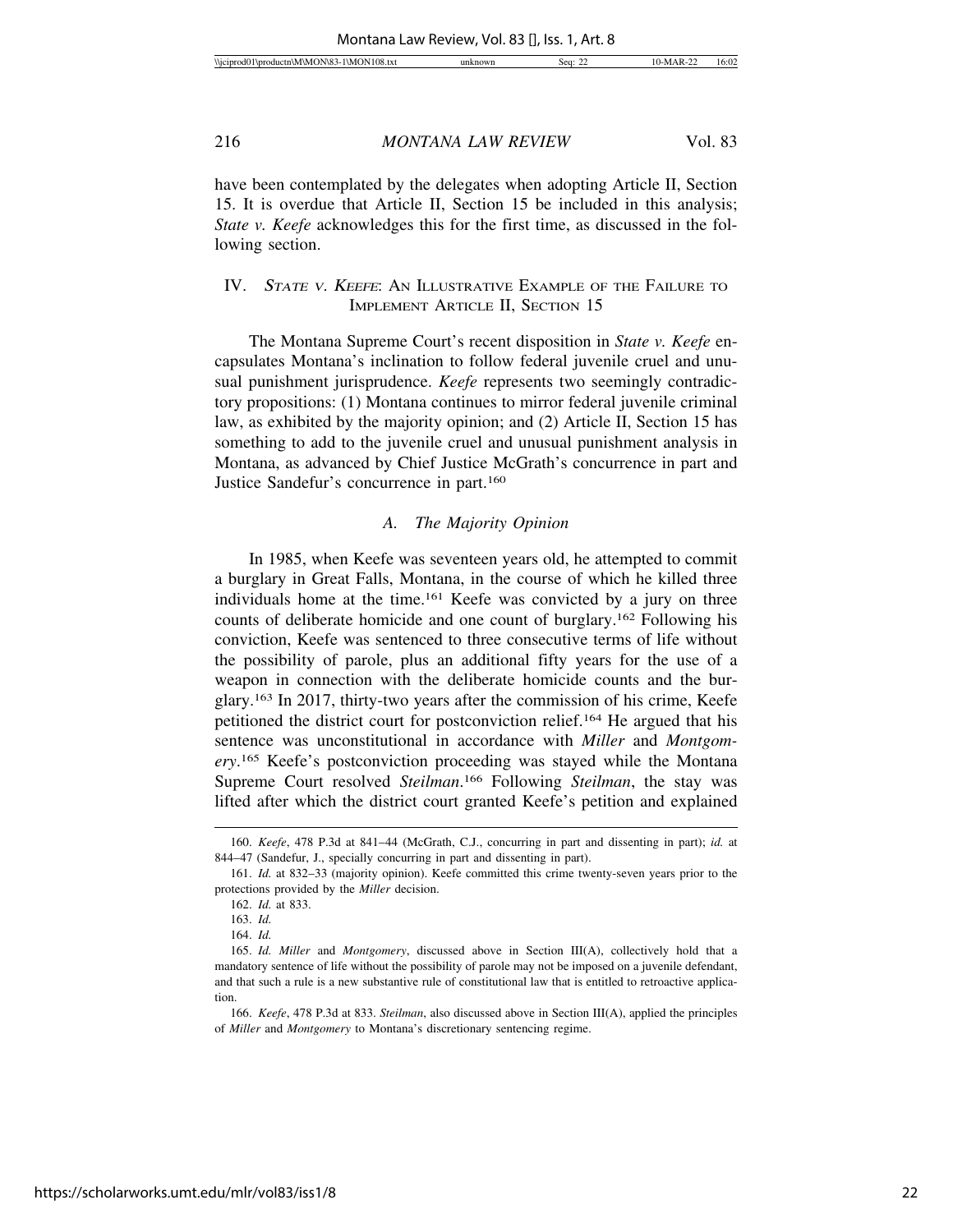that Keefe was entitled to a new sentencing hearing pursuant to the principles articulated in *Miller*, *Montgomery*, and *Steilman* because the mitigating attributes of Keefe's youth were never considered at his previous sentencing hearing.167

At Keefe's new sentencing hearing, the district court re-imposed Keefe's life sentence without parole plus fifty years, despite expert testimony regarding the effect of Keefe's mental health and development on his commission of the crime.168 Shortly thereafter, he filed a motion for reconsideration in front of a new judge, which the district court denied, and Keefe's appeal followed.169

On January 8, 2021, the Montana Supreme Court reversed the district court's resentencing and remanded for yet another hearing, this time compelling consideration of Keefe's rehabilitation evidence.170 The majority primarily relied on federal precedent in granting Keefe a new sentencing hearing.<sup>171</sup> It explained that the district court erred by disregarding expert testimony of Keefe's rehabilitation during his thirty years of incarceration for two primary reasons: (1) the district court considered other post-offense evidence, but selectively excluded evidence of Keefe's post-offense rehabilitation; and (2) disregarding such evidence precluded the district court from adequately considering the fifth *Miller* factor—possibility of rehabilitation.172 The expert testified "extensively" as to Keefe's psychological differences at the age of seventeen versus the age of fifty-one, indicating that Keefe had matured and responded well to rehabilitation efforts during his incarceration.173 The Montana Supreme Court found it erroneous to deem Keefe "irreparably corrupt" and "permanently incorrigible" without affording any consideration to Keefe's "unrebutted" post-offense evidence of actual rehabilitation, which would refute such a finding.174

As a final point, the majority emphasized that consideration of Keefe's post-offense evidence of rehabilitation is in line with Montana sentencing policy.175 Specifically, such evidence is encompassed by Montana sentencing policy to "encourage and provide opportunities for the offender's selfimprovement to provide rehabilitation and reintegration of offenders back

<sup>167.</sup> *Keefe*, 478 P.3d at 833.

<sup>168.</sup> *Id.* at 834.

<sup>169.</sup> *Id.*

<sup>170.</sup> *Id.* at 840–41.

<sup>171.</sup> *Id.* at 836–40 (relying heavily on Miller v. Alabama, 567 U.S. 460 (2012) and Montgomery v. Louisiana, 577 U.S. 190 (2016) to explain juveniles' constitutional differences and diminished criminal culpability).

<sup>172.</sup> *Id.* at 838–39.

<sup>173.</sup> *Id.* at 838.

<sup>174.</sup> *Id.* at 838–39.

<sup>175.</sup> *Id.* at 839 (citing MONT. CODE ANN. § 46-18-101(2) (2019)).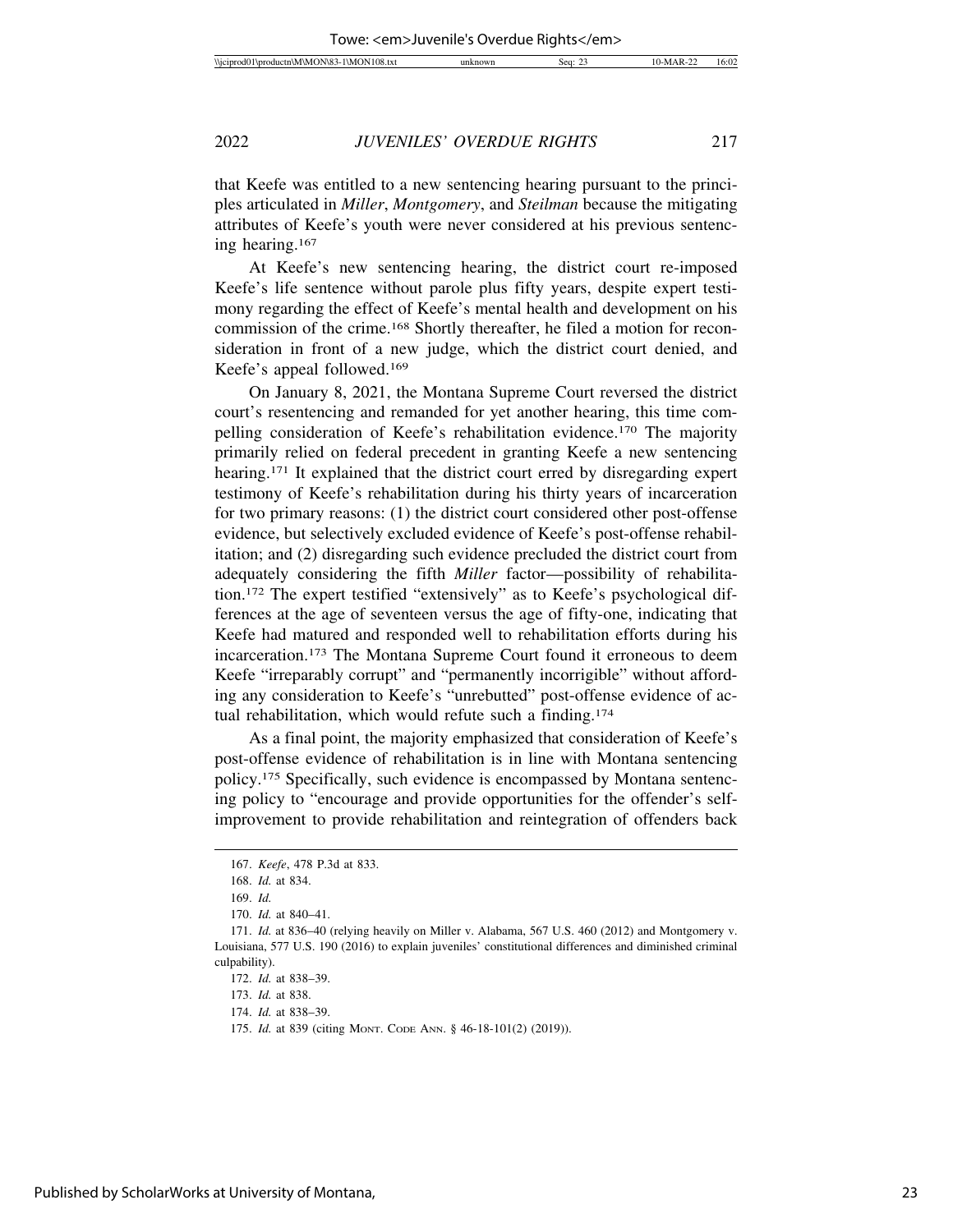into the community," and not merely to serve as a mode of punishment.176 Therefore, as a result of the insufficient consideration of the *Miller* factors, Keefe's sentence violated both his constitutional rights and Montana sentencing policy considerations.177

#### *B. Chief Justice McGrath's and Justice Sandefur's Concurrences*

Departing from federal precedent, Chief Justice McGrath in his concurrence in part insisted that "in [his] view, *the Montana Constitution* and the rationales underlying the *Miller* and *Montgomery* decisions warrant stronger protection for youthful defendants facing a lifetime in prison."178 Pursuant to "the Montana Constitution's explicit protections for juveniles," Chief Justice McGrath would go a step further than federal law and render it per se unconstitutional to sentence a juvenile offender to a life sentence without parole.<sup>179</sup> He pointed directly to Article II, Sections 15 and 22 of the Montana Constitution and the 1972 Constitutional Convention debate to support his proposition that "[i]mposition of a punishment that denies an individual any hope of life outside prison walls is a case where the special status of minors demands the enhancement of their protection."180

Chief Justice McGrath noted that although the principles underpinning both *Miller* and *Montgomery* support the need to take the analysis a step further and "recognize the special constitutional status of adolescents[,]" it is also "time to recognize that *our Constitution* has granted even greater protections in this regard."181 Additionally, he criticized how difficult it is for a judge to "determine whether a teenager is irreparably corrupt or permanently incorrigible" under the *Miller* standard, and equated doing so to a "quest for the Holy Grail" or "medieval methods for determining whether a defendant is a witch."182

Expressing his agreement with Chief Justice McGrath, Justice Sandefur asserted that, aside from the protections furnished by the Cruel and Unusual Punishment Clause, there exist "independent Montana constitutional presumptions that life in prison without possibility of parole is cruel

<sup>176.</sup> *Id.* (citing § 46-18-101(2)(d)).

<sup>177.</sup> *Id.* at 840. Importantly, Keefe's efforts of self-rehabilitation came prior to the *Miller* decision and were thus for his own "improvement's sake." *See id.* at 837–38.

<sup>178.</sup> *Id.* at 841 (McGrath, C.J., concurring in part and dissenting in part) (emphasis added). Chief Justice McGrath read the federal juvenile cruel and unusual jurisprudence to establish a presumption against life without parole and added that Article II, Section 15 of the Montana Constitution independently creates this presumption under Montana law.

<sup>179.</sup> *Id.* at 842.

<sup>180.</sup> *Id.* at 842–43.

<sup>181.</sup> *Id.* at 844 (emphasis added).

<sup>182.</sup> *Id.* at 843. Chief Justice McGrath indicated that, to him, the inquiry does not seem to be "scientifically-based."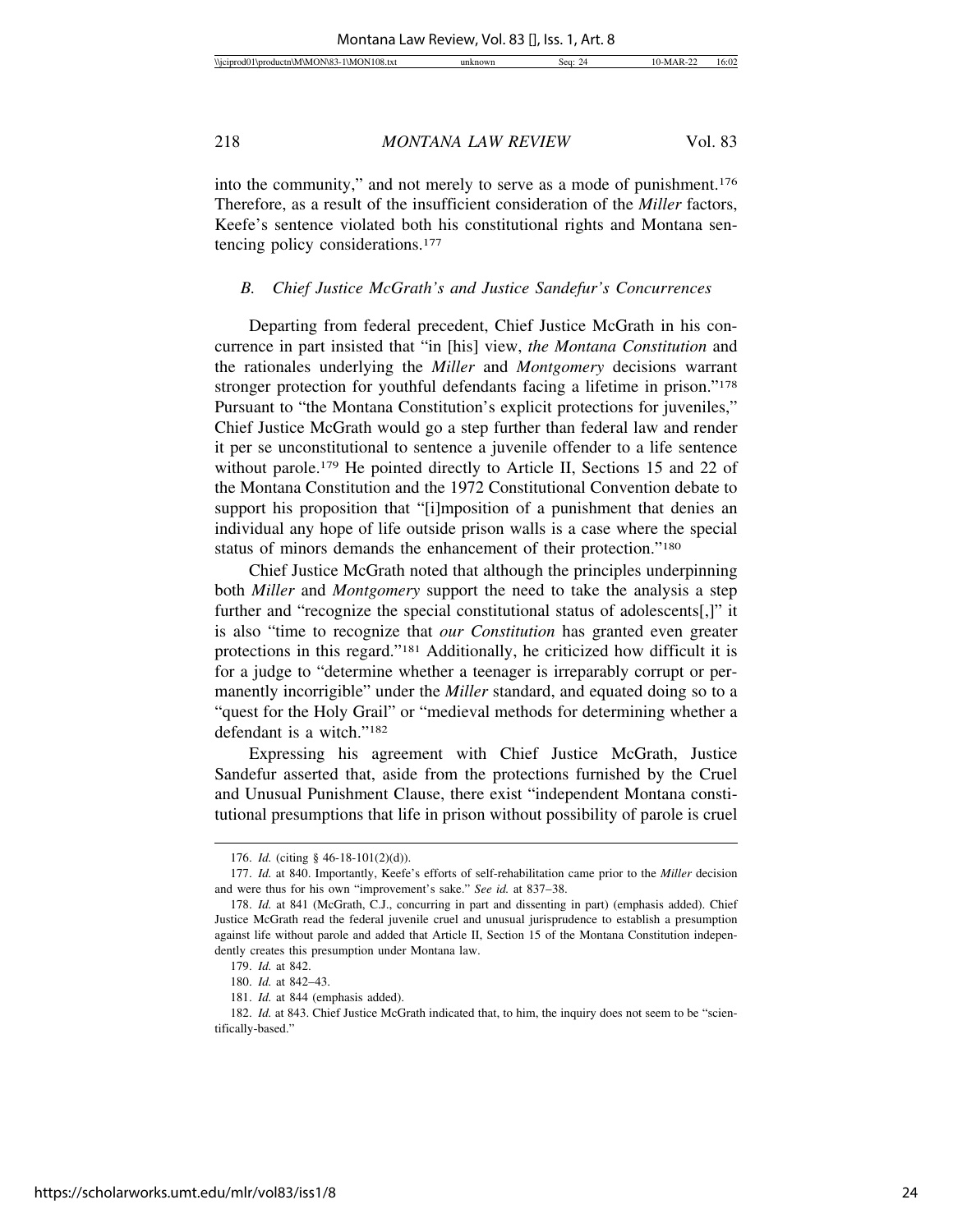and unusual punishment of a juvenile offender."183 Justice Sandefur would hold that Article II, Sections 15 and 22 of the Montana Constitution provide a presumption against life without parole for a juvenile offender, absent the requisite findings of irreparable corruption and permanent incorrigibility.184 The majority did not discuss the positions articulated by Chief Justice Mc-Grath and Justice Sandefur to enhance a juvenile's protections in accordance with the Montana Constitution.185

#### *C. Implications of* State v. Keefe *and Proposed Standard Implementing Article II, Section 15*

Despite the dissatisfaction expressed by Chief Justice McGrath and Justice Sandefur with the omission of Article II, Section 15 from the juvenile cruel and unusual punishment analysis in Montana, *Keefe* does not provide similarly situated juvenile defendants in the future any different protections from those that were extended to Keefe.186 The constitutional protections afforded to juveniles that might be subject to serving life behind bars, with no prospect of parole, are still rooted in federal precedent.187 Montana merely requires consideration of the mitigating factors of youth delineated by *Miller*, placing juvenile offenders' rights in Montana on equal footing with those in federal court.188 Correspondingly, Article II, Section 15 does not entitle juvenile criminal defendants to heightened protections under Montana law, specifically with respect to a life sentence without the possibility of parole.189 However, the concurring opinions of Chief Justice McGrath and Justice Sandefur could provide a starting point for advocacy to enhance juveniles' protections in the State.

Still, the question remains unresolved: how should Article II, Section 15 be applied to juvenile cruel and unusual punishment jurisprudence to afford juveniles heightened protections when facing a life sentence with no prospect of parole? The core concern when departing from federal prece-

<sup>183.</sup> *Id.* at 844 (Sandefur, J., concurring in part and dissenting in part).

<sup>184.</sup> *Id.* at 844–45. Notably, this presumption would enhance the protections of juvenile offenders in Montana in light of Jones v. Mississippi, 141 S. Ct. 1307, 1319 (2021) (noting that there is no requirement that the juvenile be deemed "irreparably corrupt" or "permanently incorrigible" before a court may sentence a juvenile to life without parole, and that such discussion in *Miller* and *Montgomery* is nonbinding dicta).

<sup>185.</sup> *See generally Keefe*, 478 P.3d 830 (majority opinion) (the majority opinion did not consider Article II, Section 15 of the Montana Constitution).

<sup>186.</sup> *Id.* at 840 (stating "[N]either 'irreparable corruption' nor 'permanent incorrigibility' are facts which would increase a possible sentence. Rather, youth is a mitigating factor which can reduce the possible sentence for deliberate homicide in Montana.").

<sup>187.</sup> *See id.* at 836–40 (relying primarily on *Miller* and *Montgomery*).

<sup>188.</sup> *Id.* at 840.

<sup>189.</sup> *Id.* at 836–40 (Article II, Section 15 was not mentioned in the majority opinion, even to address the concurring opinions of Chief Justice McGrath and Justice Sandefur).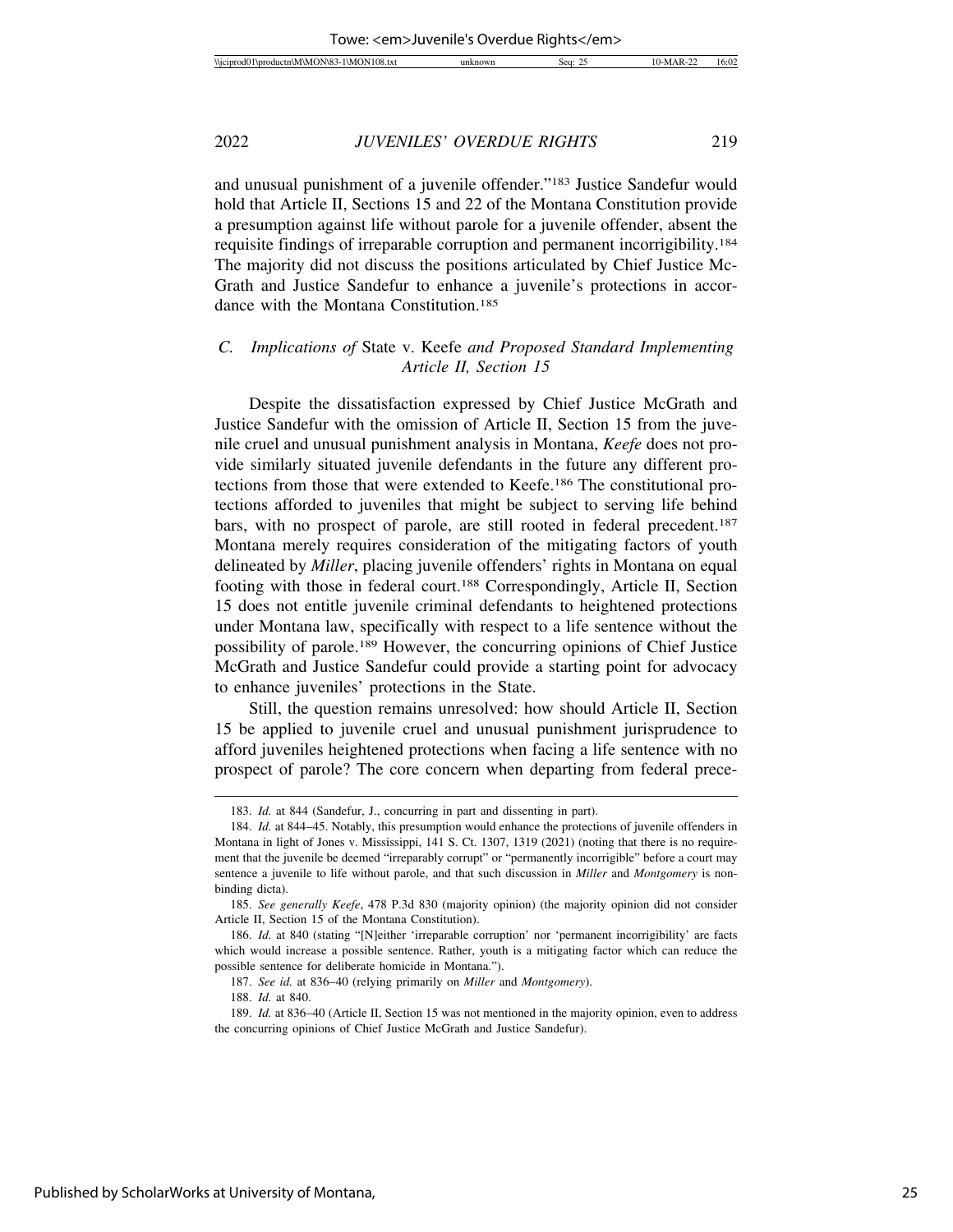dent is establishing a workable guideline that can withstand the test of time. This comment proposes two options: (1) categorically bar life without parole for juvenile offenders, as advocated for by Chief Justice McGrath;190 or (2) impose an on the record fact-finding requirement that the juvenile is deemed irreparably corrupt and permanently incorrigible, which was rejected by *Jones* and left to the discretion of the states.<sup>191</sup>

Option one, adopting Chief Justice McGrath's approach, would fulfill the intentions underpinning Article II, Section 15 because a sentence of life without the possibility of parole "is a case where the special status of minors demands the enhancement of their protection."192 This option poses an interesting question: how is this result compatible with the fact that Article II, Section 15 simply applies the Declaration of Rights to minors, and the Declaration of Rights does not include any right to be free from a sentence of life without the possibility of parole? Assuming the protections encompassed by Article II, Section 15 ended there, then Chief Justice McGrath's resolution would not be in harmony with such protections. However, the protections furnished to minors by Article II, Section 15 are not necessarily exhausted by the Declaration of Rights; there are future rights the delegates intended to protect by including the "but not be limited to" language.193 Moreover, Delegate Monroe broadly indicated that certain cases will arise where the "special status" of minors "demands" an exception whereby their protections are enhanced.194 Thus, such a result may have been contemplated by the delegates because a minor's special status, by virtue of their distinct psychological characteristics, might demand enhanced protection with regard to being subjected to serving a sentence of life without parole.195 Further, as explained below, this result would eliminate the difficult subjective inquiries that a judge or jury would be faced with if option two were implemented.196

Additionally, with respect to this option of categorically barring life without parole for juvenile offenders, Montana would not be the first state to impose this bar.197 There are already twenty-five states which have

<sup>190.</sup> *Id.* at 842 (McGrath, C.J., concurring in part and dissenting in part).

<sup>191.</sup> Jones v. Mississippi, 141 S. Ct. 1307, 1320–21, 1323 (2021).

<sup>192.</sup> *Keefe*, 478 P.3d at 843.

<sup>193.</sup> CONSTITUTIONAL CONVENTION TRANSCRIPT, *supra* note 12, at 1751–52.

<sup>194.</sup> *Id*. at 1750 (Delegate Monroe explaining the implications of Article II, Section 15).

<sup>195.</sup> *See* Miller v. Alabama, 567 U.S. 460, 476–77 (2012); *Keefe*, 478 P.3d at 842 (McGrath, C.J., concurring in part and dissenting in part); CONSTITUTIONAL CONVENTION TRANSCRIPT, *supra* note 12, at 1750.

<sup>196.</sup> An inquiry regarding whether a juvenile defendant is irreparably corrupt and permanently incorrigible is difficult and subjective. *Keefe*, 478 P.3d at 843 (McGrath, C.J., concurring in part and dissenting in part).

<sup>197.</sup> The Campaign for the Fair Sentencing of Youth, *Which States Ban Life Without Parole for Children?*, https://perma.cc/2MM3-4N58 (last visited Dec. 29, 2021).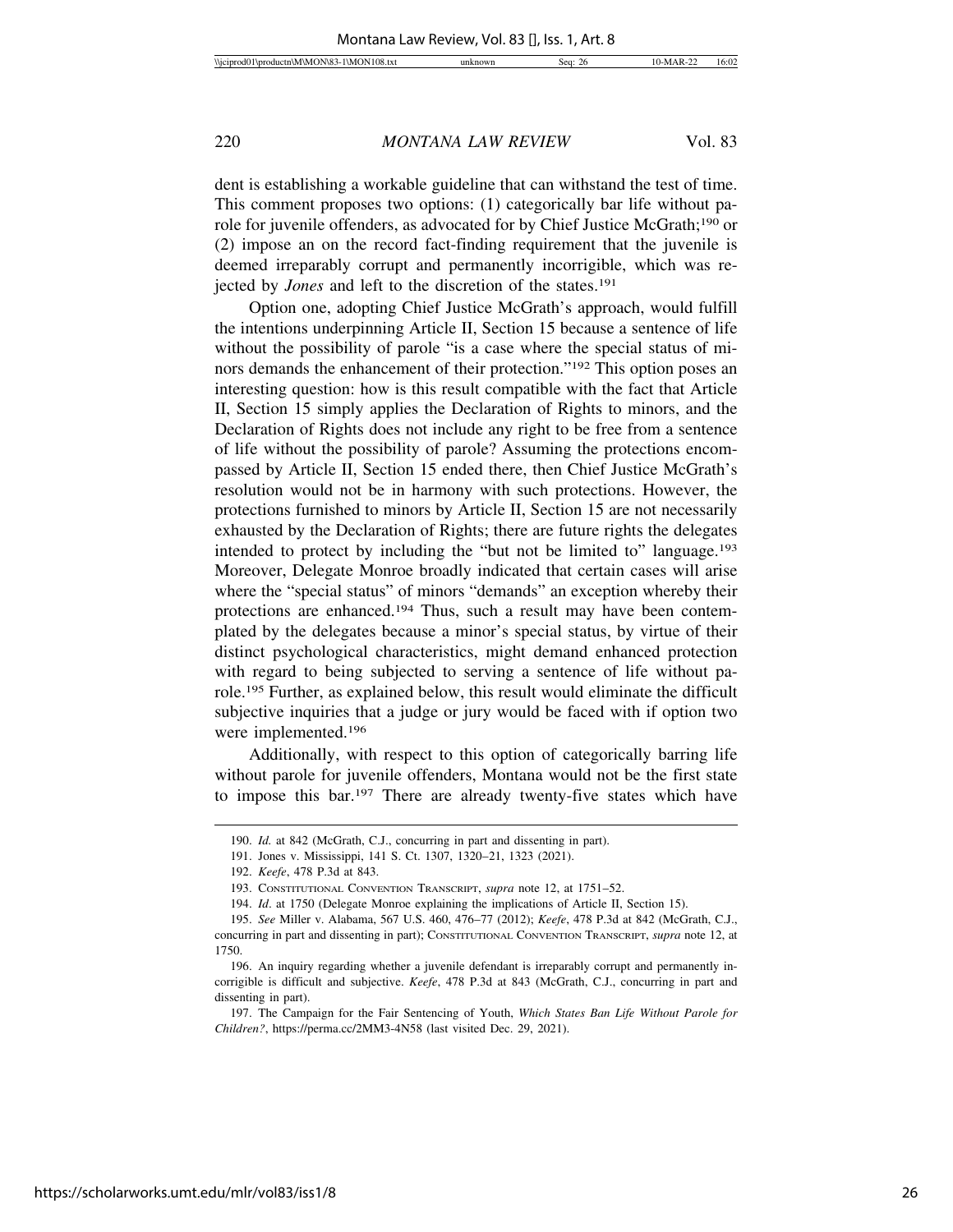banned life without parole for juveniles.198 Aside from the twenty-five states that have imposed this ban, there are six additional states which have no juvenile offenders serving life without parole sentences.199 This brings the total to thirty-one states that do not have any juvenile offenders serving life without parole sentences.200 As a result, Montana is not necessarily a "leader" with respect to juvenile defendants' rights, which is not compatible with Delegate Monroe's objective that Montana could be a "leader" among the states with respect to the rights of minors.201 Adopting option one could therefore place Montana back among the leaders regarding the rights of minors and the possibility that a juvenile may be subject to a sentence of life without parole.

Option two, imposing an on the record fact-finding requirement that the juvenile offender is irreparably corrupt and permanently incorrigible, likewise captures the objectives of Article II, Section 15. This conclusion is contingent on the presumption that the juvenile offender's protections are enhanced solely because federal law explicitly denied the fact-finding requirement.202 The juvenile's rights would be "enhanced" in that regard. Such an on the record fact-finding requirement avoids the potential that the sentencing court will fail to engage in a fully developed and meaningful analysis of the mitigating characteristics of the juvenile's youth delineated by *Miller*. 203 It further enhances the juvenile's protections by requiring the juvenile to be deemed irreparably corrupt and permanently incorrigible, such that life behind bars is arguably warranted.<sup>204</sup>

However, the effect of option two might not actually provide additional protections to a juvenile offender because, as Chief Justice McGrath highlighted, a finding that a juvenile is irreparably corrupt and permanently incorrigible is a subjective and difficult analysis for a judge to engage in.205 Option two is further complicated because the *Apprendi v. New Jersey*<sup>206</sup> rule is potentially implicated. *Apprendi* requires any fact that enhances the

<sup>198.</sup> *Id.*

<sup>199.</sup> *Id.*

<sup>200.</sup> *Id.*

<sup>201.</sup> CONSTITUTIONAL CONVENTION TRANSCRIPT, *supra* note 12, at 1750 (Delegate Monroe support- **R** ing the adoption of Article II, Section 15).

<sup>202.</sup> Jones v. Mississippi, 141 S. Ct. 1307, 1311 (2021).

<sup>203.</sup> Brief of the American Bar Association as Amicus Curiae in Support of Petitioner at \*10, *Jones v. Mississippi*, 141 S. Ct. 1307 (2021) (No. 18-1259).

<sup>204.</sup> Montgomery v. Louisiana, 577 U.S. 190, 195 (2016) (stating "Although *Miller* did not foreclose a sentencer's ability to impose life without parole on a juvenile, the Court explained that a lifetime in prison is a disproportionate sentence for all but the rarest of children, those whose crimes reflect 'irreparable corruption'").

<sup>205.</sup> State v. Keefe, 478 P.3d 830, 843 (Mont. 2021) (McGrath, J., concurring in part and dissenting in part).

<sup>206. 530</sup> U.S. 466 (2000).